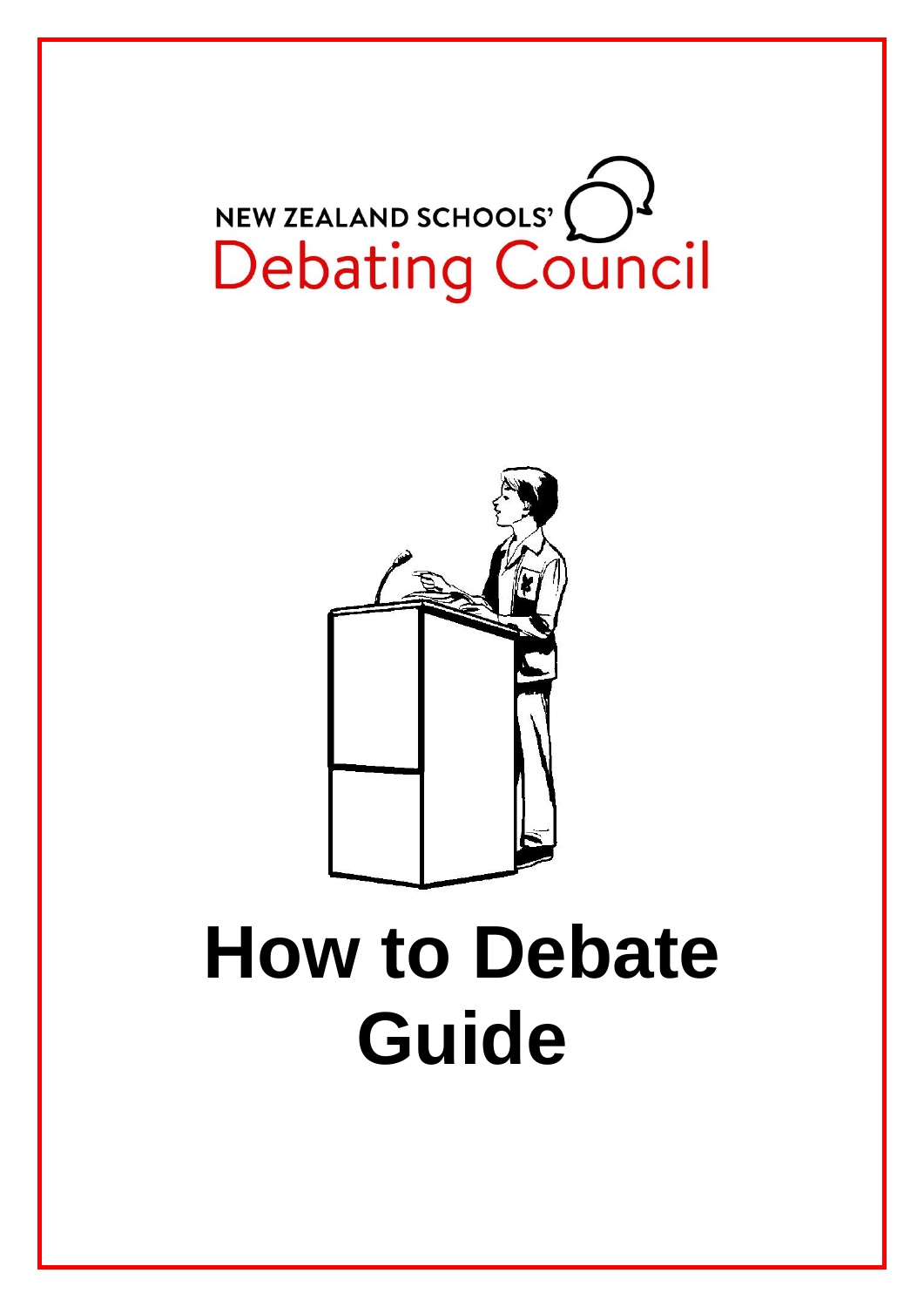

## **Contents**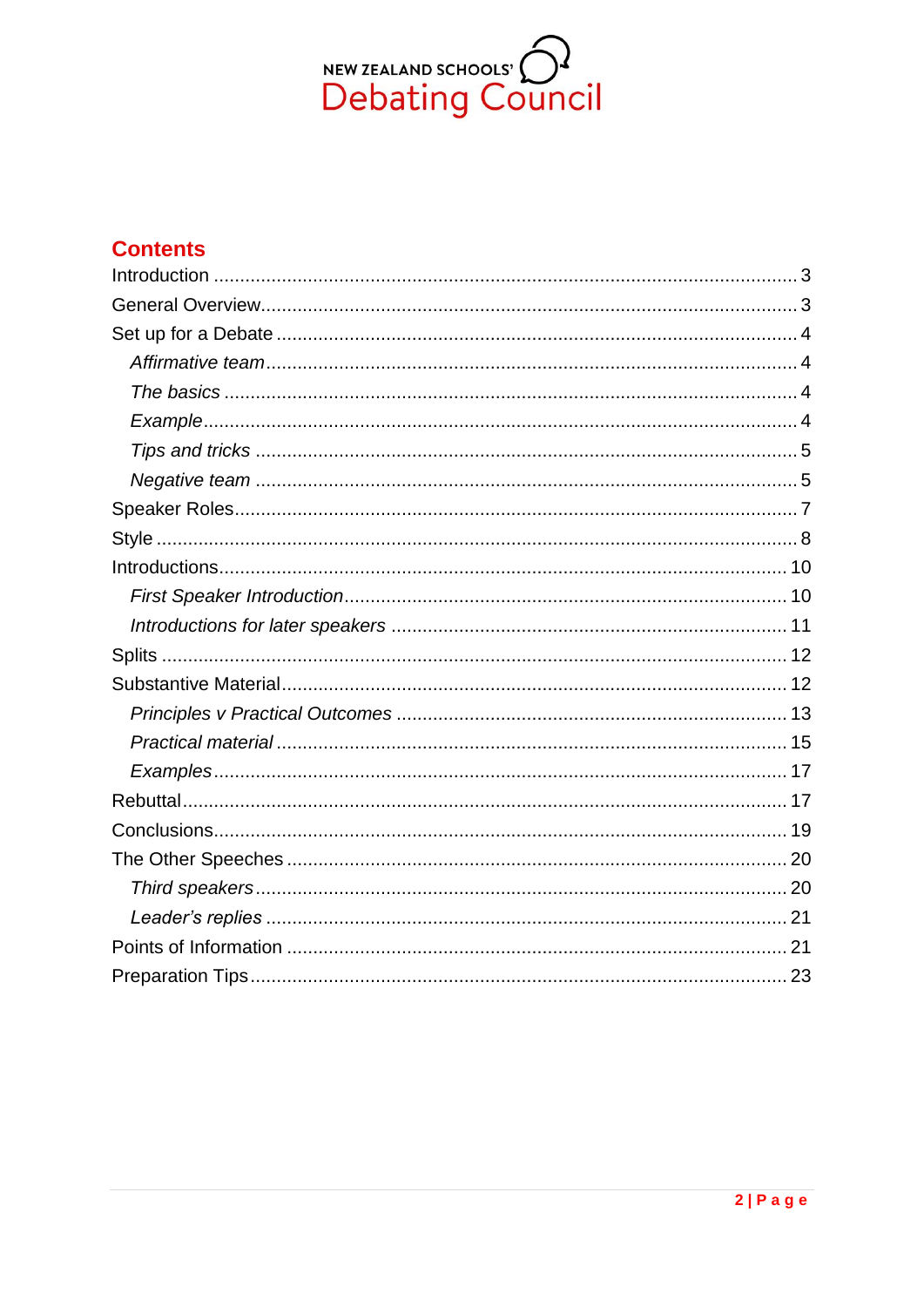

## **INTRODUCTION**

<span id="page-2-0"></span>This guide will help speakers new to debating learn the basic skills. Debating is easy once you know what to do!

There's no need for speakers to memorise this guide. It is a tool to help students extend their debating, and they are welcome to take it into the preparation room for assistance.

As well as this guide, there are other ways you can improve. Watching videos of past debates a very effective way to learn – the resources section for the NZSDC website has a list of videos to watch, and searching YouTube for "WSDC" will produce plenty more great examples.

<span id="page-2-1"></span>If you have any questions about the content of this guide or any other matter, please email New Zealand Schools' Debating Council at council@debating.org.nz

## **GENERAL OVERVIEW**

In debating, there are two teams of three speakers – the affirmative team and the negative team, which debate a topic, called a motion or a moot. We will use 'motion' throughout this guide.

The affirmative team takes the position suggested by the motion and provides arguments in support.

The negative team takes the position contrary to the affirmative team and provides arguments that explain why they are not correct, and against the motion more generally.

Teams will confront different types of motions, some requiring the affirmative team to propose a change to the status quo (what's currently happening). These usually start, "this House1 would", "this House believes that X should …" etc.

Others require the speakers to support a particular opinion or judgement. For example, "this House supports," or "this House regrets" etc.

Both types require teams to prove that their side of the motion is better than the other, and judges are looking to see whether they should support the motion (affirmative) or reject it (negating).

1

<sup>1</sup> 'House' is a hang-up from Parliamentary debating. It basically means 'we, the debaters'.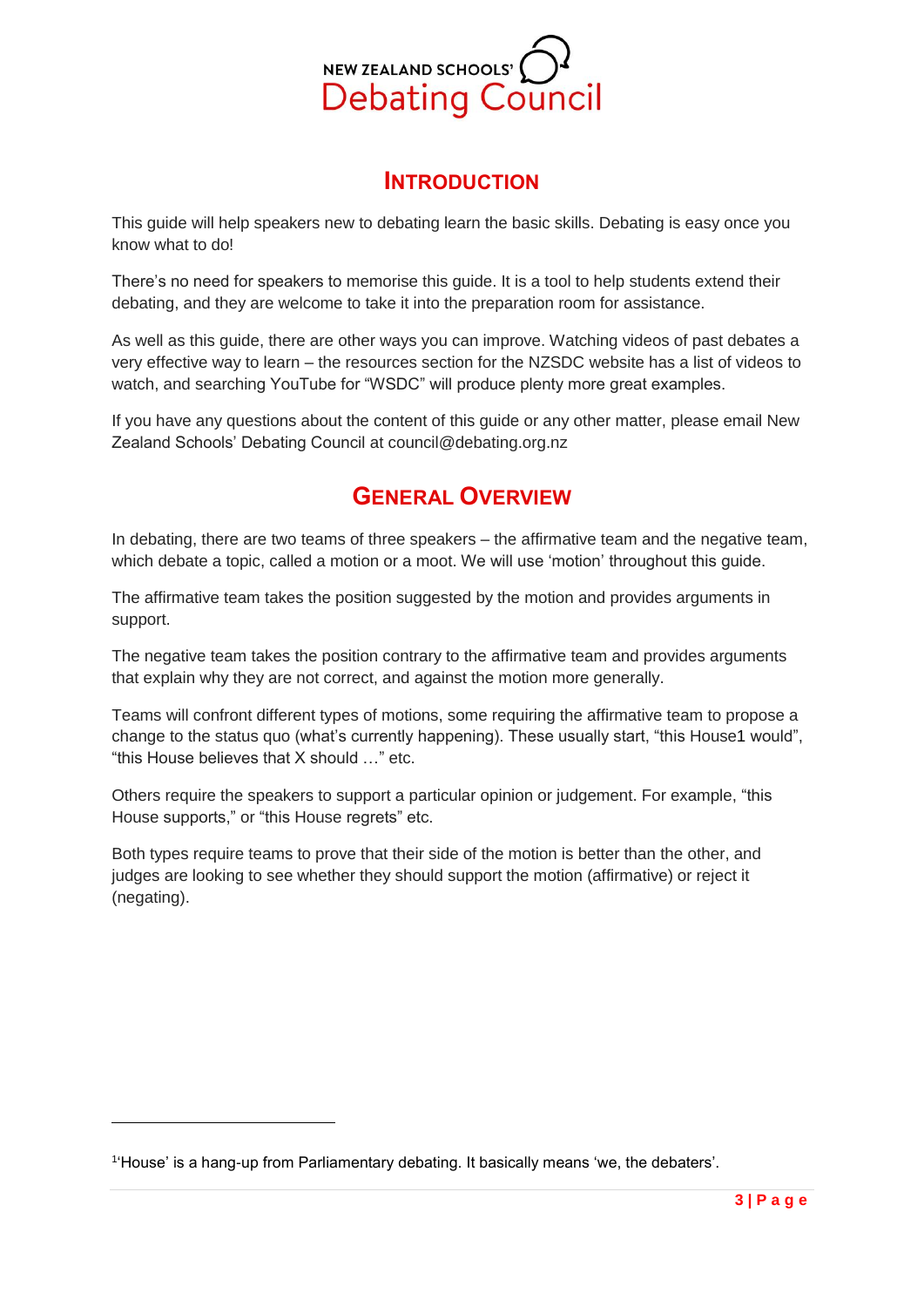

# **SET UP FOR A DEBATE**

#### <span id="page-3-1"></span><span id="page-3-0"></span>*Affirmative team*

#### <span id="page-3-2"></span>*The basics*

In every debate, the affirmative team must set up the terms of the debate, and be clear about what exactly they are supporting. This should be done at the first speaker, who should make clear what the debate is about.

Setting up the debate does not require a dictionary definition of the words in the motion, and this should be avoided. Instead, the affirmative team should aim to describe what they are arguing for so that it is clear to both the negative team and the adjudicator.

Common things to include during the set up are: some context or background about the motion (what is currently happening, why this issue is important), a problem that the affirmative wish to solve or something bad they think needs to change, and (if required) a change that the affirmative think will solve the problem(s) or issues.

If the motion requires the affirmative team to propose a change to the current situation, they need to explain what exactly it is they would change and how. This is often called a 'model'.

Other times teams may just need to be clear about what they support, and what they don't support (for example, if the motion is about a moral judgment).

When explaining a change, the team should outline what they think the world will look like once their change is made – this helps clarify what they hope to achieve.

#### <span id="page-3-3"></span>*Example*

Motion: This House would ban smoking

The affirming team needs to support a change (i.e. a world where smoking is banned), and so need to define exactly what change they support.

A good affirmative team will be clear and specific from the outset about what they support and what the terms of the debate are, so the negative team know exactly what they are opposing.

#### **Good set up:**

"We support a total prohibition on the sale and consumption of tobacco cigarettes in New Zealand. We would implement a ban in a similar way to laws currently outlawing marijuana – this would mean that buying, selling, and consuming cigarettes would become a crime."

This set up by first affirmative is clear, specific, and reasonable.

It does not involve a dictionary definition of what "cigarettes" are, rather it gives general details as to what is being proposed.

It is also not too complicated or vague.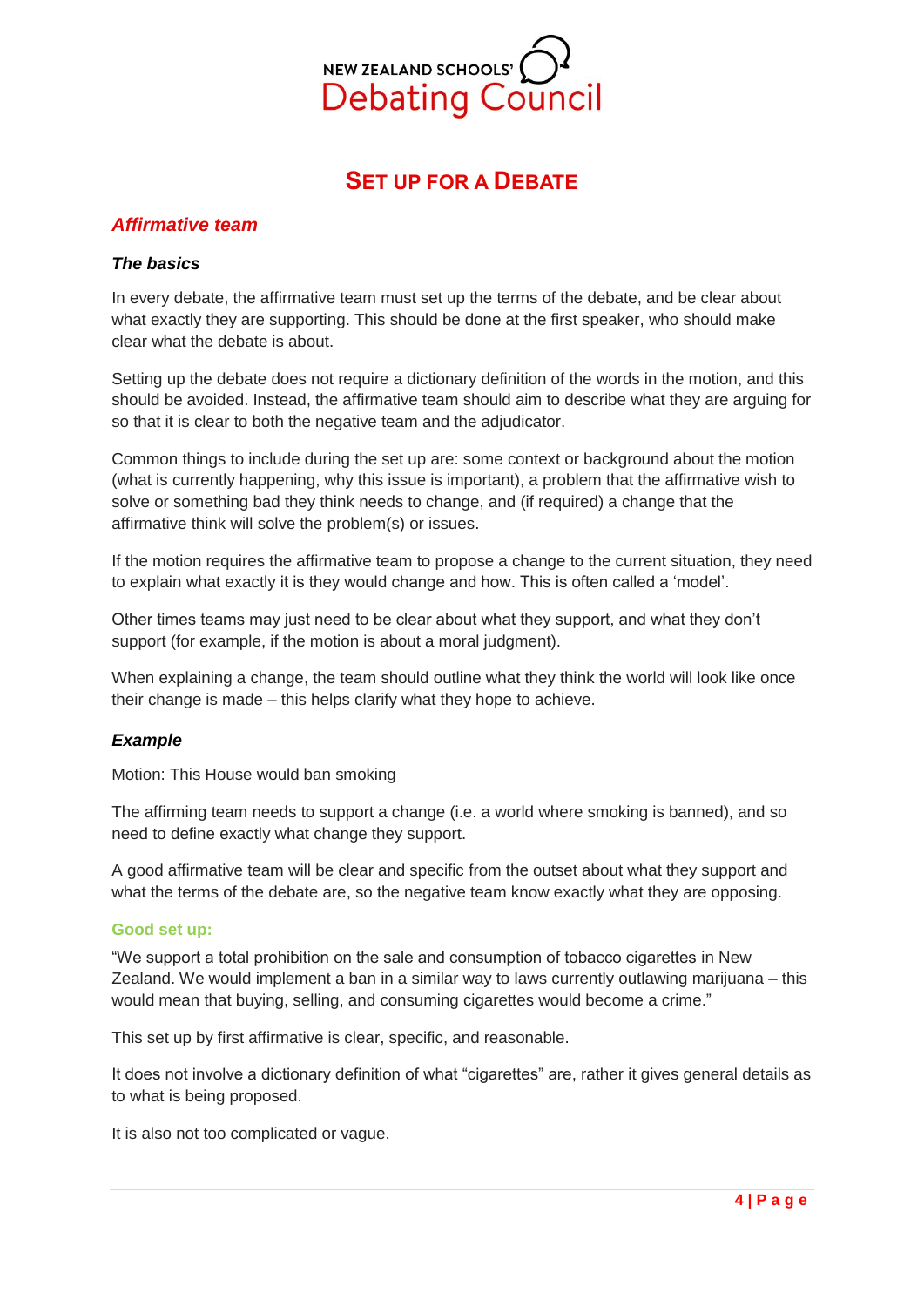

#### **Bad set up:**

"This House, meaning the New Zealand government, will ban, which we define as stopping, smoking, which we define as paper combined as tobacco to form what we would call cigarettes."

Defining each word here is not helpful for understanding what the affirmative team supports.

It is unclear what the extent and the scope of the ban is.

#### <span id="page-4-0"></span>*Tips and tricks*

When the affirmative team is deciding what they support, they should follow the wording of the motion. For instance, for the motion "this House would ban smoking," it clearly refers to a debate about prohibiting tobacco cigarettes. An affirmative team supporting banning marijuana or other drugs would not be setting the debate up in the 'spirit of the motion.'

The affirmative team should use the "ordinary reasonable person test" – would an ordinary person think the definition was reasonable based on the wording of the motion?

If an affirmative team does not define the debate fairly, they may be penalised by the adjudicator as it is unfair to the negative team.

Affirmative teams should not try to make the debate easier for themselves by unreasonably limiting what the debate is about. For instance, in the debate "this House would legalise marijuana," an affirmative team should not propose only legalising medical marijuana for the terminally ill. The motion is clearly intended to be wider than that narrow example.

An affirmative team should, however, add detail about what they propose, so long as it doesn't contravene the spirit of the motion. For instance, in "this House would legalise marijuana," it would be reasonable for the affirmative team to limit any sale of marijuana to individuals over the age of eighteen, and to force retailers to follow health and safety guidelines in the production of marijuana. In this case, the affirmative team is setting up the debate so they do not have to defend an unreasonable position (allowing children to be able to smoke marijuana), which would be outside the spirit of the motion.

### <span id="page-4-1"></span>*Negative team*

The negative team should attempt to debate the motion according to the affirmative team's definition, even if the terms of the debate are unfair. This is because every debate would fail if the affirmative and negative team were arguing over a different interpretation of the motion. It is impossible to win the argument if you are arguing past one another!

However, if a negative team is presented with an unfair definition by the affirmative team, they should briefly point this out in their first speech and continue to debate as best they can within the framework set up by the affirmative team's definition. The adjudicator will take into account the reasonableness of the definition when they come to their judgement.

In almost all debates, the negative team will simply reject the motion. If the debate is "this House would ban smoking," a negative team would support allowing smoking to remain legal, without necessarily proposing their own change to the current situation.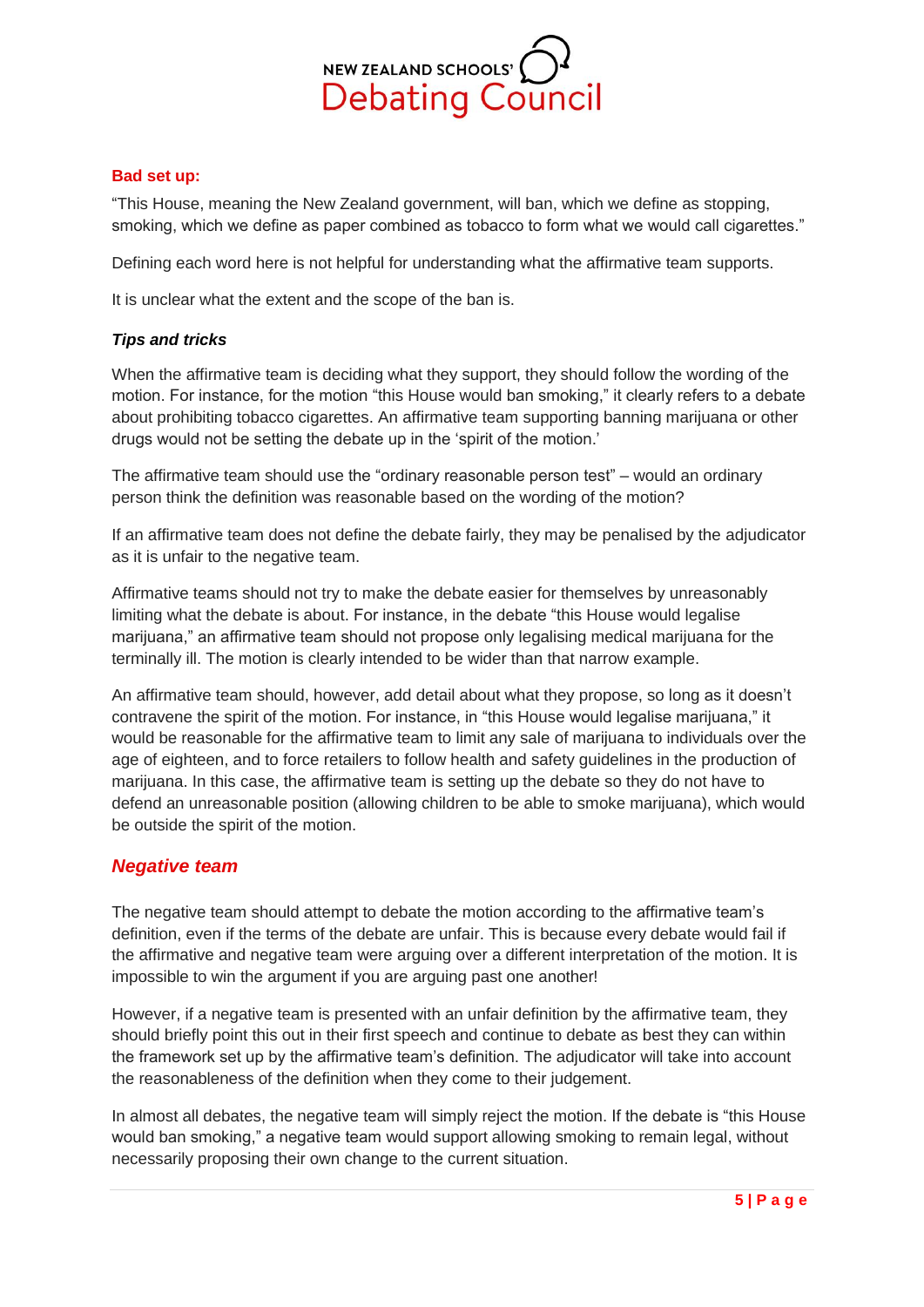

A negative team can add detail to what they support in the same manner as the affirmative, including supporting a change to the current situation, in order to make their position clear. For instance, in "this House would ban smoking," a negative team can say that while they support legal smoking, they also support a tax placed on the sale of cigarettes to pay for the harms generated. In some cases, a negative team will be wise to do this – it may give them a strategic advantage and allow them to escape having to support an unreasonable position. This is often called having a 'counter-model'.

However, a negative team must make sure that they do not limit what they are supporting so that it is essence the same as what the affirmative team is supporting. For instance, if the negative team were to say that they supported a limit on the sale of cigarettes to one pack a month per individual, this would place them in a strategically weak position as it would concede to the adjudicator that the affirmative team's reasoning is in part correct, and also limit what the negative team could argue.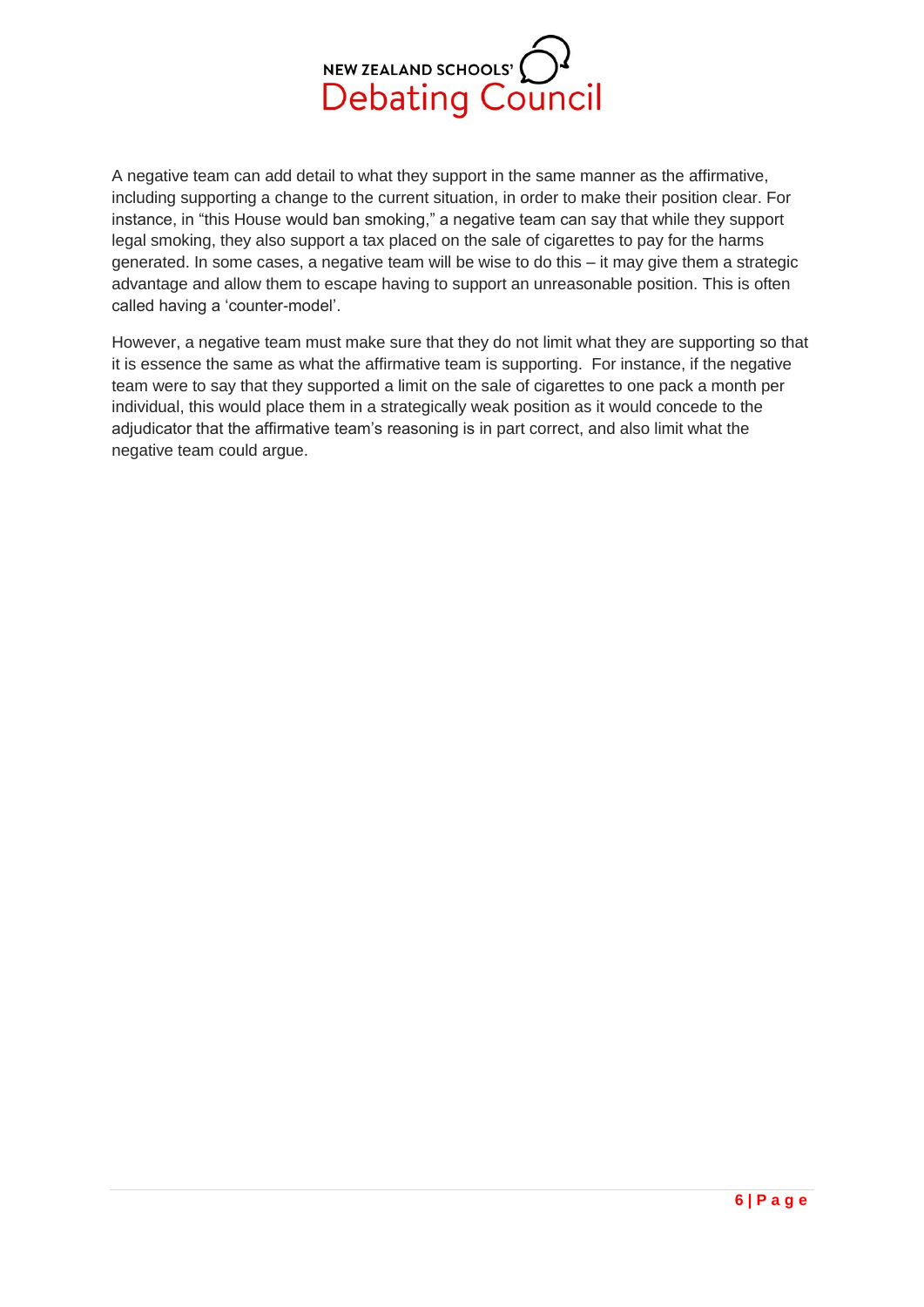

# **SPEAKER ROLES**

<span id="page-6-0"></span>The following table outlines what each speaker in a debate should aim to do. If you're not familiar with any terms, they are explained below.

| First       | Context/Introduction<br>$\bar{\phantom{a}}$                                                                                                                                                                                                                                                                                                                        |
|-------------|--------------------------------------------------------------------------------------------------------------------------------------------------------------------------------------------------------------------------------------------------------------------------------------------------------------------------------------------------------------------|
| Affirmative | Set up/define stance or model<br>$\bar{\phantom{a}}$                                                                                                                                                                                                                                                                                                               |
|             | Outline which arguments each of the first two speakers will make ("Split")<br>$\overline{\phantom{a}}$                                                                                                                                                                                                                                                             |
|             | First substantive point<br>$\overline{\phantom{a}}$                                                                                                                                                                                                                                                                                                                |
|             | Second substantive point<br>$\overline{\phantom{a}}$                                                                                                                                                                                                                                                                                                               |
|             | Third substantive point (optional)<br>$\overline{\phantom{a}}$                                                                                                                                                                                                                                                                                                     |
|             | Conclusion<br>$\sim$                                                                                                                                                                                                                                                                                                                                               |
|             | The role of first affirmative is to set up the debate; provide the context and parameters<br>for the debate; briefly outline the affirmative team's case (by listing the points the team<br>will make); and advance two or three substantive points.                                                                                                               |
| First       | Context/Introduction<br>$\overline{a}$                                                                                                                                                                                                                                                                                                                             |
| Negative    | Define stance or counter-proposal/model<br>$\overline{\phantom{a}}$                                                                                                                                                                                                                                                                                                |
|             | Outline which arguments each of the first two speakers will make ('Split')<br>$\overline{\phantom{a}}$                                                                                                                                                                                                                                                             |
|             | Rebuttal to first affirmative<br>$\overline{\phantom{a}}$                                                                                                                                                                                                                                                                                                          |
|             | First substantive point<br>$\overline{\phantom{a}}$                                                                                                                                                                                                                                                                                                                |
|             | Second substantive point<br>$\overline{\phantom{a}}$                                                                                                                                                                                                                                                                                                               |
|             | Third substantive point (optional)<br>$\overline{\phantom{a}}$                                                                                                                                                                                                                                                                                                     |
|             | Conclusion                                                                                                                                                                                                                                                                                                                                                         |
|             | A first negating speaker should explain what their team stands for (especially if there is a<br>counter-model); respond to the key points raised by first affirmative ('rebuttal'); briefly<br>outline the negative team's case (by listing the points the team will make); and advance<br>two or three substantive points. Rebuttal should be one to two minutes. |
| Second      | Introduction<br>$\bar{\mathcal{L}}$                                                                                                                                                                                                                                                                                                                                |
| Affirmative | Identify what new substantive points will be made ('their split')<br>$\overline{\phantom{a}}$                                                                                                                                                                                                                                                                      |
|             | Rebuttal<br>$\overline{\phantom{a}}$                                                                                                                                                                                                                                                                                                                               |
|             | Fourth substantive point<br>$\overline{\phantom{a}}$                                                                                                                                                                                                                                                                                                               |
|             | Fifth substantive point (optional)                                                                                                                                                                                                                                                                                                                                 |
|             | Conclusion<br>$\overline{\phantom{a}}$                                                                                                                                                                                                                                                                                                                             |
|             | A second affirmative speaker should respond to the first negating speaker (both what<br>they said in rebuttal and their substantive arguments); build on the first affirming speaker;<br>and advance one or two additional new arguments. Rebuttal should be between two to<br>three minutes.                                                                      |
| Second      | Introduction<br>$\Box$                                                                                                                                                                                                                                                                                                                                             |
| Negative    | I Identify what new substantive points will be made ('their split')<br>$\bar{\phantom{a}}$                                                                                                                                                                                                                                                                         |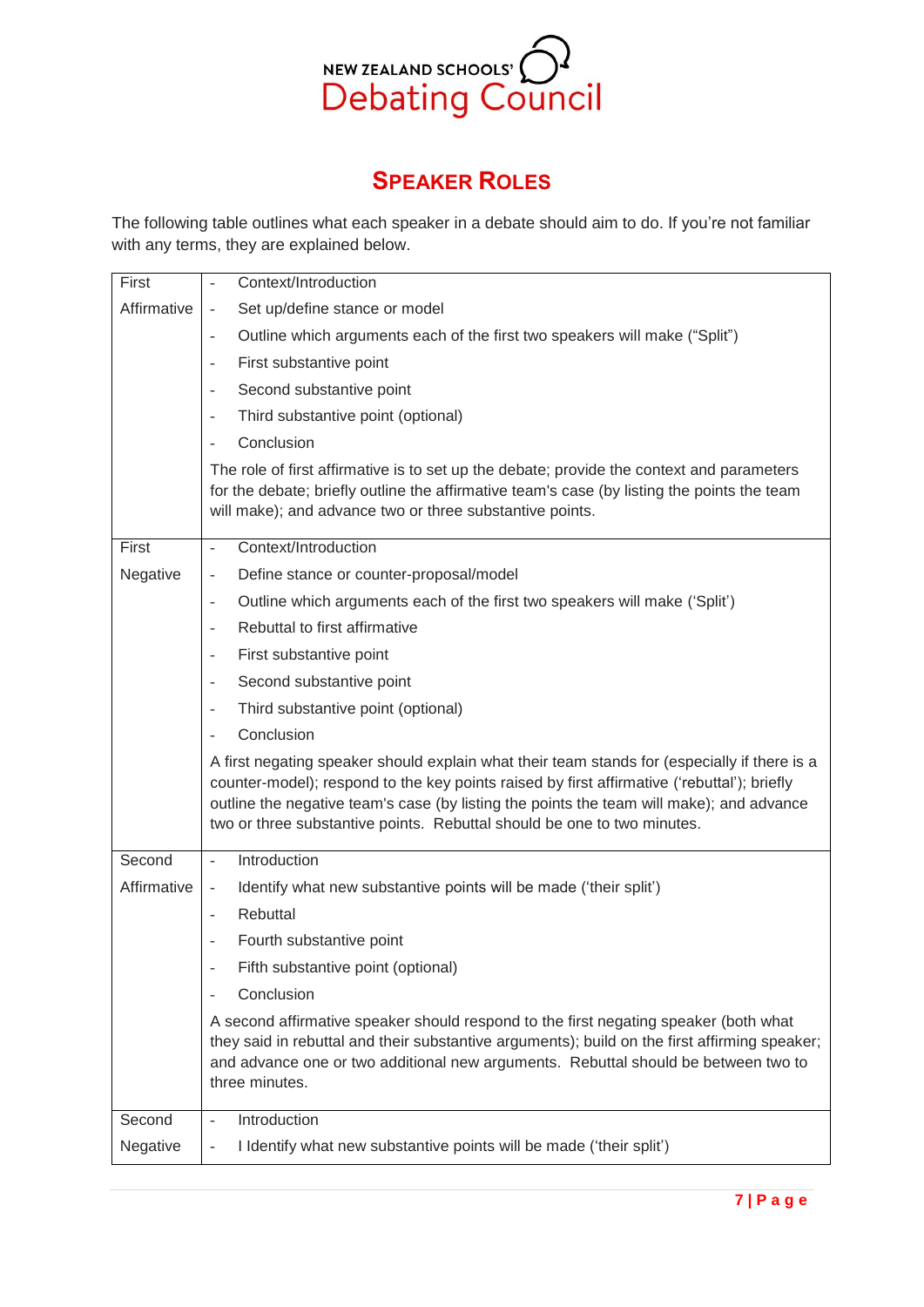NEW ZEALAND SCHOOLS' <sup>1</sup>

|              | Rebuttal<br>÷,                                                                                                                                                                                                                                                                  |
|--------------|---------------------------------------------------------------------------------------------------------------------------------------------------------------------------------------------------------------------------------------------------------------------------------|
|              | Fourth substantive point<br>÷,                                                                                                                                                                                                                                                  |
|              | Fifth substantive point (optional)<br>÷,                                                                                                                                                                                                                                        |
|              | Conclusion<br>L,                                                                                                                                                                                                                                                                |
|              | A second negative speech should be split roughly 50/50 between rebuttal of the<br>affirmative team and new substantive argument.                                                                                                                                                |
| <b>Third</b> | Introduction<br>$\overline{a}$                                                                                                                                                                                                                                                  |
| Affirmative  | Identify the 'areas of clash' in the debate<br>$\overline{a}$                                                                                                                                                                                                                   |
|              | First 'point of clash'<br>$\sim$                                                                                                                                                                                                                                                |
|              | Second 'point of clash'<br>-                                                                                                                                                                                                                                                    |
|              | Third 'point of clash' (optional)<br>÷,                                                                                                                                                                                                                                         |
|              | Conclusion<br>L,                                                                                                                                                                                                                                                                |
|              | A third affirmative must not have any new substantive argument. Their role is to look at<br>the debate holistically, identify what the most critical issues/areas of disagreement are<br>(the 'areas of clash'), and extend the team's analysis on these issues where possible. |
| <b>Third</b> | Introduction<br>÷,                                                                                                                                                                                                                                                              |
| Negative     | Identify the 'areas of clash' in the debate<br>$\overline{\phantom{a}}$                                                                                                                                                                                                         |
|              | First 'area of clash'<br>÷,                                                                                                                                                                                                                                                     |
|              | Second 'area of clash'<br>$\overline{a}$                                                                                                                                                                                                                                        |
|              | Third 'area of clash' (optional)<br>۰                                                                                                                                                                                                                                           |
|              | Conclusion<br>-                                                                                                                                                                                                                                                                 |
|              | A third negative must not have any new substantive argument. Their role is to look at<br>the debate holistically, identify what the most critical issues/areas of disagreement are<br>(the 'areas of clash'), and extend the team's analysis on these issues where possible.    |

## **STYLE**

<span id="page-7-0"></span>The point of debating is to persuade the adjudicator that your argument is the better one. The content of that argument will be critical to its persuasiveness. However, the manner in which the argument is delivered also helps persuade an adjudicator.

There is no one "style" in debating, and multiple different methods can be equally persuasive by different speakers. However, there are some techniques that help.

**Cue cards / written material**: A speaker shouldn't write out their entire speech. Reading out a whole speech won't be very persuasive. **We suggest using refill rather than cue-cards.** This means writing out the outline of a speech on refill placed on a table or lectern in front of them. This way the speaker's hands are free to gesture and they do not get in the habit of reading their speech.

Over several pages of refill, the speaker's speech should be laid out in a structured outline. Try to structure it in such a way that you can add new material throughout the debate – if the opposition raises a point you need to respond to, slot it in where it is most relevant, rather than just at the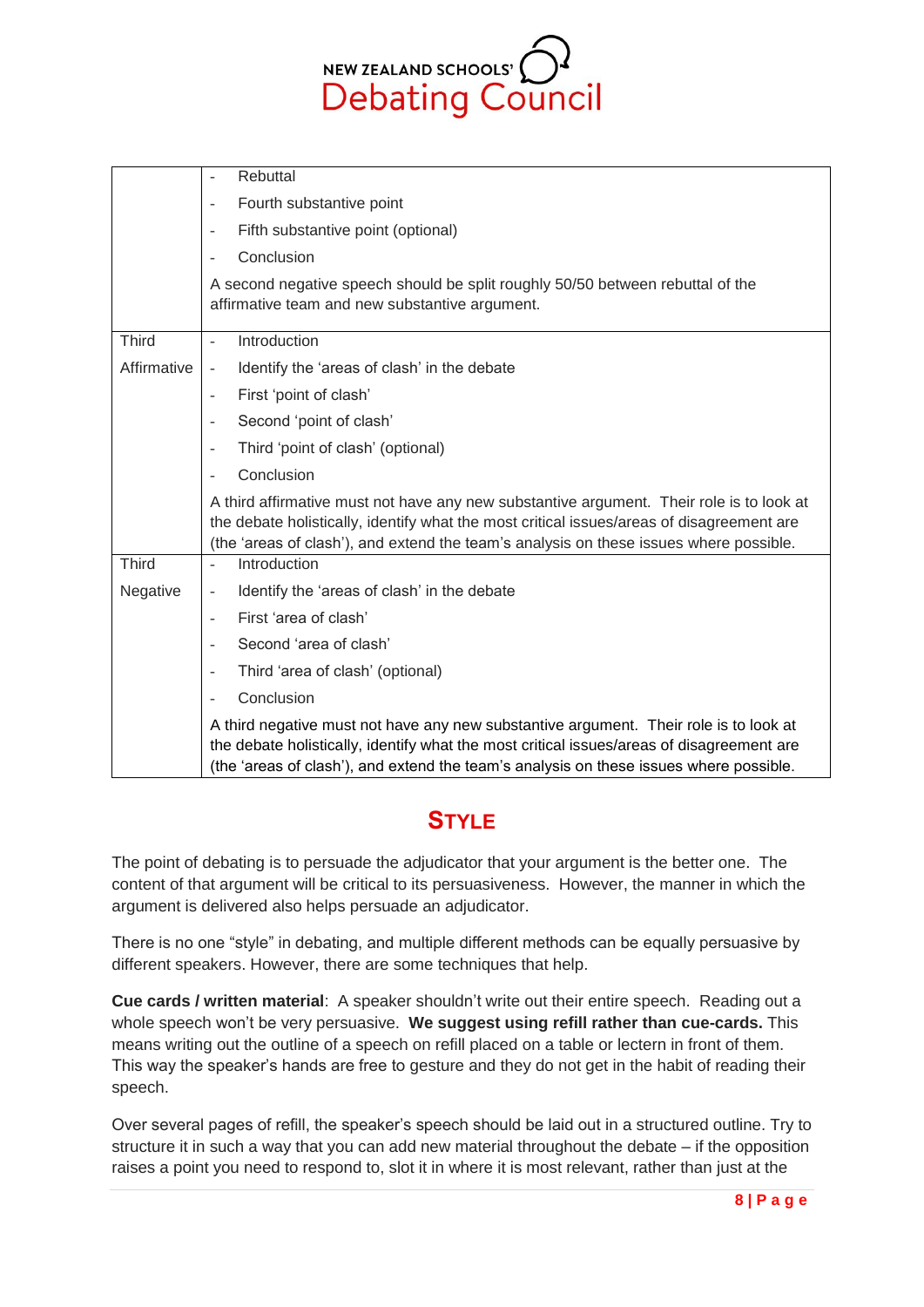

end of your speech. Similarly, if you come up with a great new idea that is relevant to one of your existing points during the debate, write it on the relevant piece of paper.

**Confidence**: Being confident is persuasive. This means getting up to deliver the speech with positive body language. Standing tall. Being in control of the room. Maintaining eye contact with the audience, and only occasionally referring to notes. Speakers who are not confident often give this away. They look to their teammates for help, or even tell the adjudicator that they have run out of material, or have just made a silly point, or do not know what they have written down. This always makes things worse, and should be avoided.

**Voice**: Actively varying your speaking style can be very compelling. A speaker should aim to vary the tone and pace of their speech. Some speakers are naturally fast speakers and need to be wary of this. Using pauses in a speech can help a speaker control the pace of their speech. Emphasis can also be placed on particular words, or an empathetic tone can be used in parts of a speech. Other parts of a speech may need to be more matter of fact. The important point to note is variation. A speech that is monotonous will not be easy to listen to and therefore not be as persuasive.

**Maintaining interest:** Debating can at times be formulaic, and experienced debaters and judges will often have seen similar arguments made many times by different speakers. It is critical that debaters are able to make their speeches interesting and entertaining – otherwise audience or judge concentration will lapse, and key analytical points may be lost. Memorable speakers are also more likely to be selected into representative teams, awarded prizes, and build a reputation at the tournament – factors that can also influence how their performance is perceived in future debates.

Maintaining interest is about managing energy, responding to the audience, and introducing dynamic elements into a speech.

**Using techniques to generate empathy –** deliberately trying to establish empathy can help build credibility and trust. The voice can be used to communicate emotional content, and body language (particularly facial expressions) can reinforce the spoken content. Generally, points with more emotional content should be made more slowly, with a deeper pitch and lower voice, and with the tiniest hint of emotional response from the speaker. Your facial expressions should mimic this – sombre – and your body language should not distract from it – try to be subdued.

**Being funny** – Humour is a powerful tool in debating, but one that is often overlooked. A welltimed joke can severely damage a team's case, point out a ridiculousness hiding just under the surface, break up the tension in a tight round, or bring interest to an otherwise dull debate. People often overestimate how hard it is to be funny. The building blocks of humour are fairly basic – exaggeration, reversal, pantomime, and irony are all fairly reliable sources of humour in a debate. Political or topical jokes are also often successful, as are amusing pop-culture references, quotes or analogies.

**Stance / Gestures:** A speaker should try to take as natural a stance as possible. Avoid pacing around the front of the room while delivering a speech, or standing so rigidly still that you begin to rock back and forward or sway side to side. Gestures can also be an important part of a speech. Using finger signals as you list numbers, or small hand gestures to emphasise a particular point are effective gestures.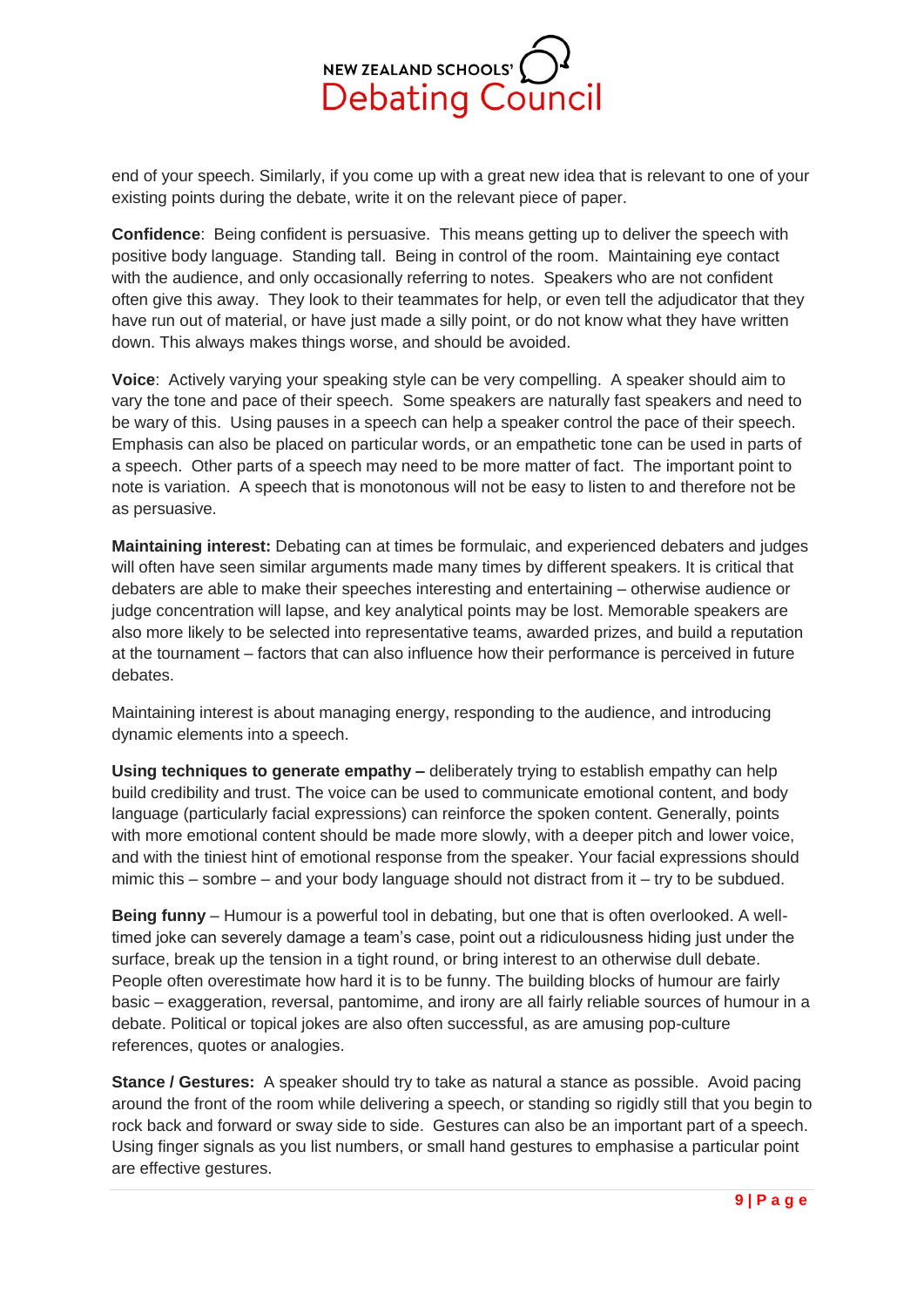

## **INTRODUCTIONS**

<span id="page-9-0"></span>The first thing a speaker says **sets the tone** for their speech and establishes their **credibility** in the eyes of the adjudicator. Careful thought needs to go into each introduction.

A speaker should have a **reasonable grasp** of what their introduction is before they go up to speak, so they can introduce their speech in the most effective way.

**Good introductions:** Introductions should **add to the speaker's team's case** and introduce the direction the speech will take. This could be a powerful new argument, or a key piece of rebuttal against the previous speaker to 'put a stamp on the debate'. It may be funny, or elaborate on a particularly good example to try and win the audience over. It may be strategic – undermining a particularly good opposing speech by pointing out an error or contradiction, or to remind the adjudicator of good points for that speaker's side that were ignored.

**Attempting to be emotive** in an introduction is often effective. This does not mean being theatrical, but instead displaying some empathy and recognising some of the humanity of the motion – for instance, by using a vivid example.

**Bad introductions:** A speaker should never begin their speech by saying:

"Good afternoon and welcome to the adjudicator, members of the opposing team and audience. My name is John and I am the first speaker from Aroha High School and we strongly support the moot that this House would ban smoking".

This introduction is poor as it tells the adjudicator nothing that is not already known, or available on the mark sheet. It wastes time without advancing the case for the affirmative. Speakers never need to introduce their name, repeat the exact wording of the motion, or wish everyone "good afternoon."

### <span id="page-9-1"></span>*First Speaker Introduction*

Introductions are particularly important for both first speakers, who are able to state what they believe the **context** is for the debate from the outset. Both first speakers ideally try to paint an evocative picture and create **momentum.**

The first speaker of the affirmative team wants a context that leads the audience and adjudicator to believe that the proposition is necessary or correct, and provides background to the substantive points that they will make in full.

**Good introduction for first speaker**: A good introduction will **introduce a key idea** or summary of the team line. For example:

"Every year children across New Zealand suffer from health complications as a direct result of second hand smoking. Children are, without choosing to do so, ingesting harmful chemicals that will have detrimental consequences on their health for the rest of their life. That is not something we are prepared to stand for. We would ban smoking."

This introduction is much more valuable. If the speaker says nothing else, the adjudicator will have a broad overview of what the affirmative team's case is. The introduction makes it very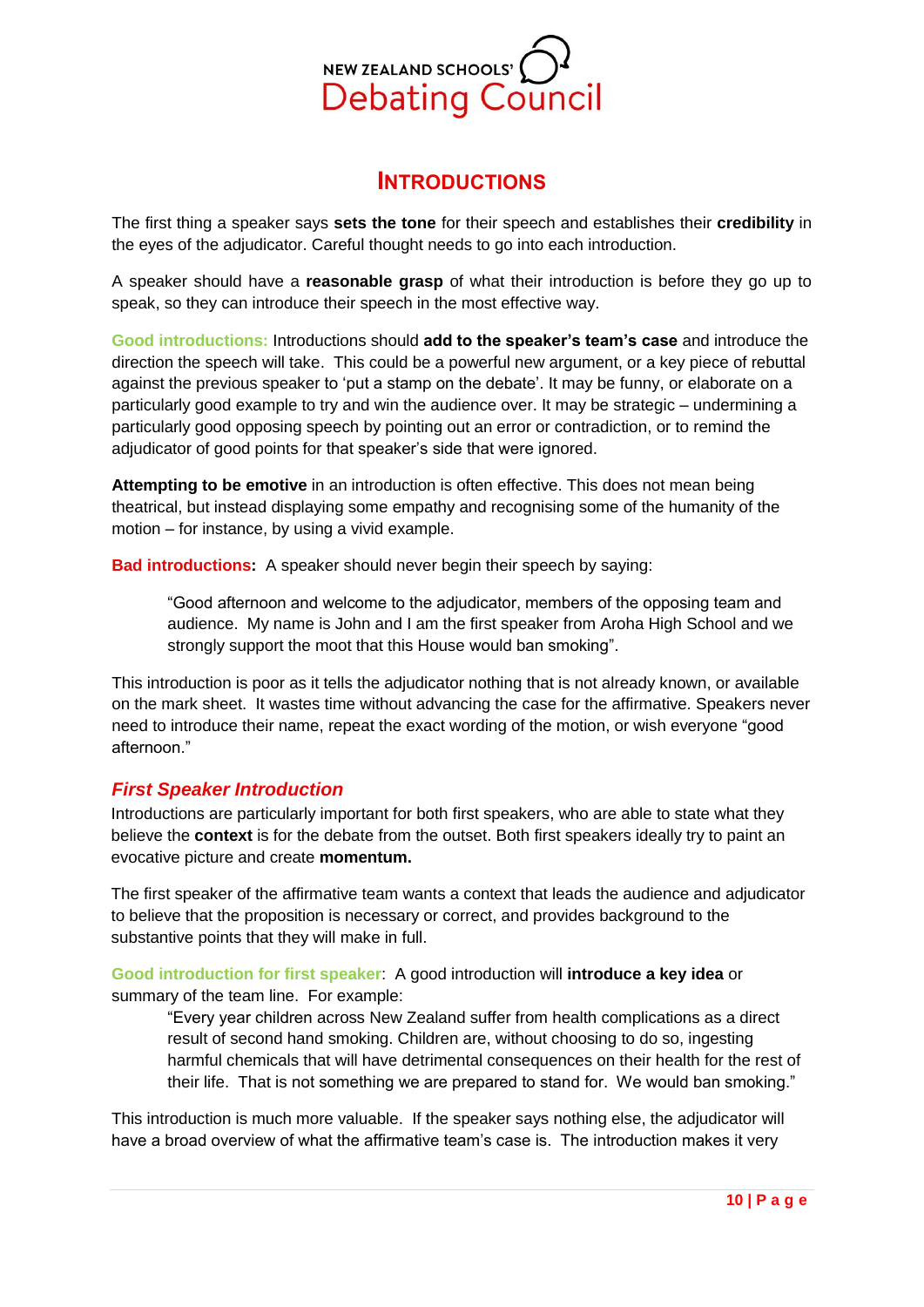

clear that an important focus of the debate will be on children, and evokes sympathy for the affirmative team as being the protectors against harm for children.

### <span id="page-10-0"></span>*Introductions for later speakers*

As the debate progresses, introductions should become **more comparative** between both teams. Speakers should use their introduction to make a direct comparison to the opposition and explain why the speaker's team is supporting a more logical or reasonable position on the topic.

**Good introduction for later speakers**: Imagine you are the second speaker of the affirmative and the first speaker of the negative team has focussed on the idea of an individual having the right to choose to smoke and the motion infringing on their liberty.

**"**The first speaker of the negative team talked a lot about individual liberty in this debate. However, what she ignored is the liberty of children. The liberty that a child has to live free from ingesting harmful chemicals that they have not chosen to ingest. That liberty is completely overridden by the case of the negative team. It is the most important liberty in this debate and one which our team upholds."

This introduction is effective, as it immediately identifies a fundamental flaw in the argumentation provided by the negative team and turns the negative team's argument into a point in favour for the affirmative.

It also makes an attempt to explain to the adjudicator why your argument is more important than the opposing team's argument. This kind of comparison between arguments is very important. Otherwise, the adjudicator is faced with two equally well-argued points, with no explanation from the teams as to which "trumps" the others.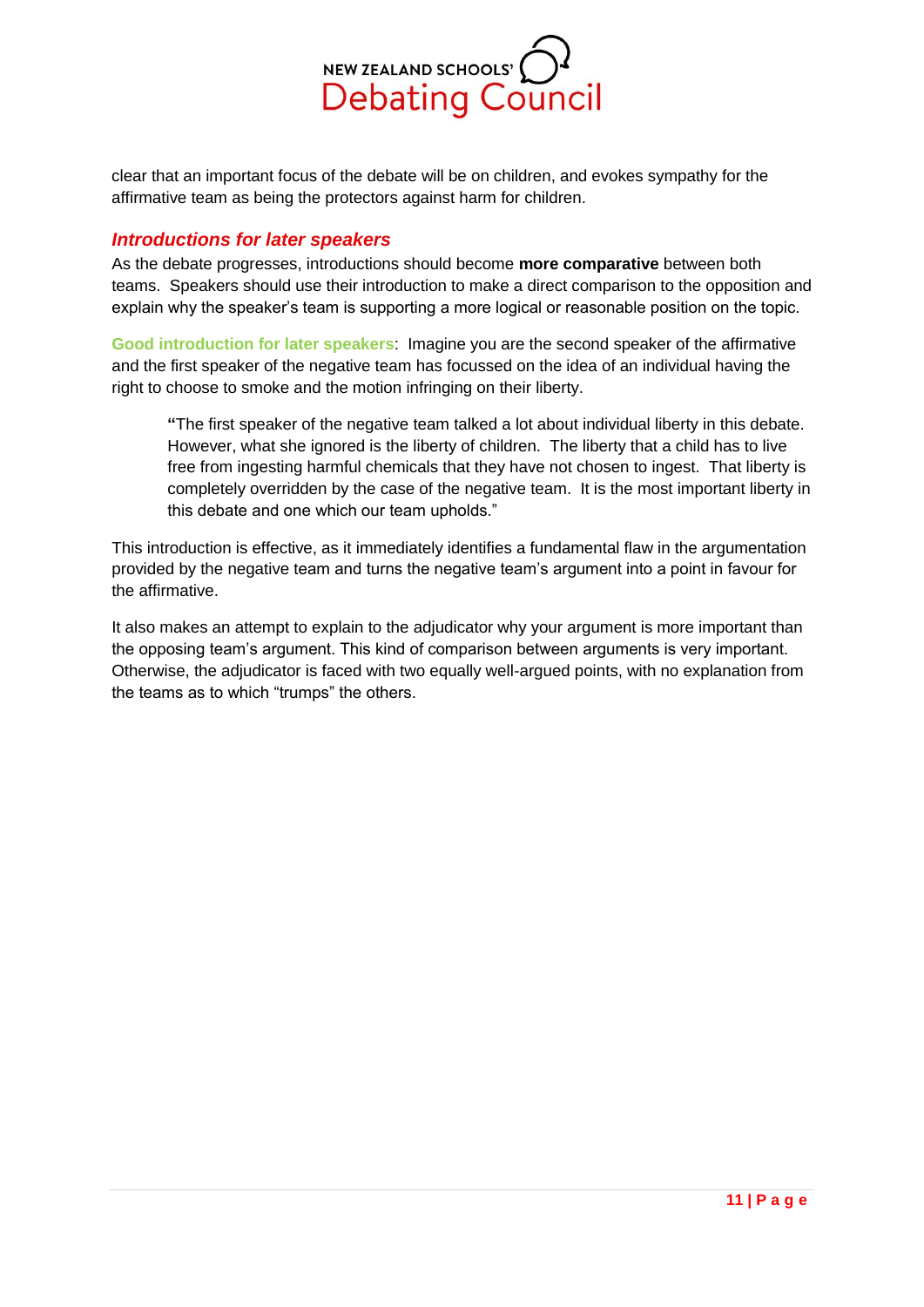

# **SPLITS**

<span id="page-11-0"></span>After the introduction, a speaker gives their 'split', which lists the arguments or points the team or speech will make, and the order they will be discussed.

The first speaker should provide an **outline** of the team case. It is important that it is informative. Saying "I will talk about politics and economics, and my second speaker will talk about health and children" does not inform the adjudicator of much at all.

In the preparation room, teams should separate and label their different distinct areas of argument. Each speaker should be clear as to who will raise each argument for the first time, and in what order.

A **good split** for a first speaker:

"We will bring you four points in support of our side tonight. First I am going to talk about the harmful effects of smoking on people's health, and second I am going to address why second hand smoke is particularly harmful to children given they often ingest second hand smoke without choosing to do so. My second speaker is going to focus on the addictive nature of smoking, and why many people are pressured into smoking and are then unable to quit smoking despite wanting to."

This split is effective because it provides a headline for the key arguments that are going to be advanced by the affirmative team. The adjudicator can note these points down and then follow them as the debate unfolds.

**Note:** the first speaker should not provide a split for the third speaker, as no new material is going to be advanced at third speaker. It is not necessary to say that the third speaker will do rebuttal – the adjudicator knows this already!

A split is not just for the first speaker of each team. Every speaker should provide a split or an overview of what their speech is going to cover. This may appear like:

"First I will look at the main issues that have occurred so far in the debate, including whether the state is legitimate in removing an individual's freedom to smoke, and also whether a ban in smoking will in fact reduce the harms associated with consumption. Finally, I will advance one more point of substantive about the emotional harms incurred by family members of smokers."

<span id="page-11-1"></span>A third speaker's split will often consist of identifying the points of clash in the debate as they see it. What 'points of clash' are will be explained later in this guide.

# **SUBSTANTIVE MATERIAL**

Both the affirmative and negative teams should come up with substantive arguments (between three and five) in support of their respective side. Substantive arguments are the **main positive points** for why a particular side of the motion is 'better' or 'correct.'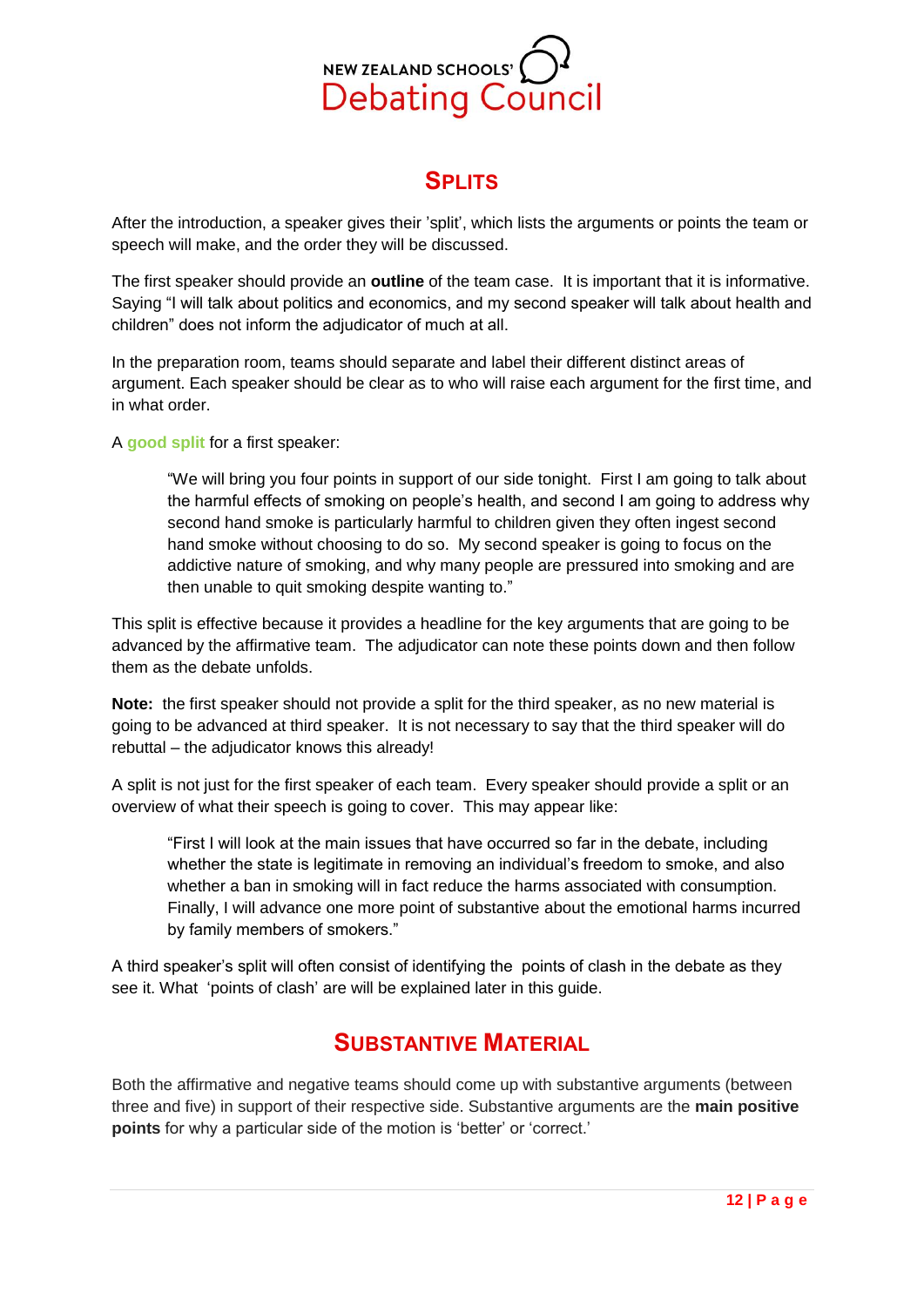

All the substantive points a team presents in a debate is called their **'case.'** These should be divided between the first and second speaker, with the most persuasive arguments presented by the first speaker.

Teams that produce their best arguments at second speaker will find that those arguments hold less weight in the debate, as there is less opportunity for later team members to **expand** on these points, and for the opposition to respond.

Teams should not produce new substantive arguments at third speaker.

As well as providing a split in the beginning of the speech, speakers should signpost to the adjudicator when they are moving in between points. Often numbering is an effective measure to indicate that a speaker is moving on to a new point. For instance, telling the adjudicator "my third argument is X".

The **level of development and explanation** of a substantive point **is critical** to the weight an adjudicator will give an argument. A speaker should aim to explain each logical step of the argument they are making – when writing out a point, the critical question a speaker should have in mind is "why?"

A speaker should develop an argument by explaining each logical step with detail and examples. Speakers should try and think of examples and analogies that can be used to help prove that the point they are making is correct.

## <span id="page-12-0"></span>*Principles v Practical Outcomes*

There are two main types of reasoning in debating; arguments from abstract theory and principles, and arguments based on practical outcomes. Teams should consider both when coming up with their material.

Practical outcomes are the tangible harms and benefits of a proposal. Teams should keep in mind "what actually happens" on their side of the motion and develop their material accordingly.

Principled arguments are arguments which are generally based on more intangible concepts that are still important. For example, teams may consider that a particular motion would infringe principles of justice, particular rights, or principles of choice – these are things that most people think are important independently of the outcomes they produce.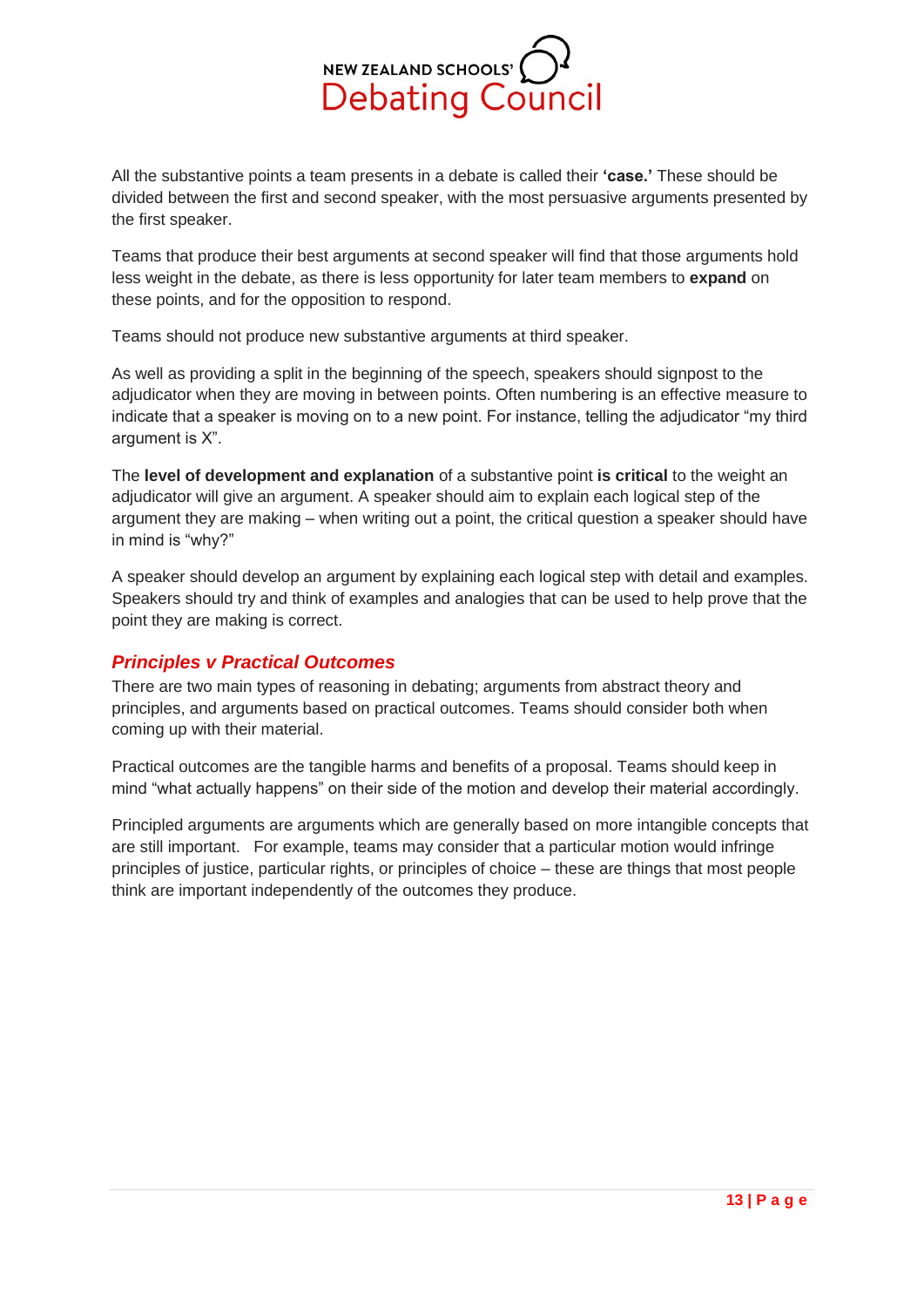

## *Principles*

Teams should think about the principled dimension to a debate alongside any practical outcomes.

This principled dimension may include freedoms the state should protect (e.g. freedom of choice, freedom of speech, freedom of information) or situations where the state should restrict freedoms (e.g. irrationality in decision making, lack of information, protection of certain stakeholders).

## Moral arguments often impact the **legitimacy of various policy approaches.**

For instance, one argument for why alcohol is legal is "freedom of choice." Despite the potential harms of alcohol to individuals and society, alcohol continues to be legal. This respects the ability of individuals to decide if they want to expose themselves to the possible harms of alcohol.

Thus, practical outcomes are often not the only thing policy makers consider – moral considerations are also important. The same applies to debating.

#### **For example:** The motion: *"This House would ban smoking":*

An affirmative team might talk about the harms of second hand smoking and the negative health consequences for smokers. They may also talk about the benefits to the health system of less people smoking. These are all 'practical' arguments as they depend on the affirmative team proving that a particular outcome will occur.

Alongside this, they may argue that freedom of choice for smokers is not important because they are addicted, and not exercising a rational choice.

This is a principled argument. It doesn't rely on proving a particular outcome, but instead on establishing a logical chain of moral reasoning.

When preparing, teams should think about what underlying moral principles are relevant to the debate. They then need to explain why that moral point of view/principle is important. It would not be enough for a team to talk about how freedom of choice is violated by a ban on smoking – a team would also need to explain why freedom is choice is important and should be respected by the state. For "*this House would ban smoking*," examples of such reasons include:

Individuals are in the best position to weigh up their personal subjective benefits and harms of smoking.

Individuals are most important when considering the personal decision to smoke, as they are the most affected by their choice, and thus the decision should remain with them.

Governments are unable account for the pleasure of smoking when deciding whether to prohibit the activity, as the pleasure is intangible and not easily recorded in health statistics (in contrast to lung cancer etc.).

The following however is a simple method to develop a principled argument (although it will need to be modified according to the debate):

#### **State the premise of the principle**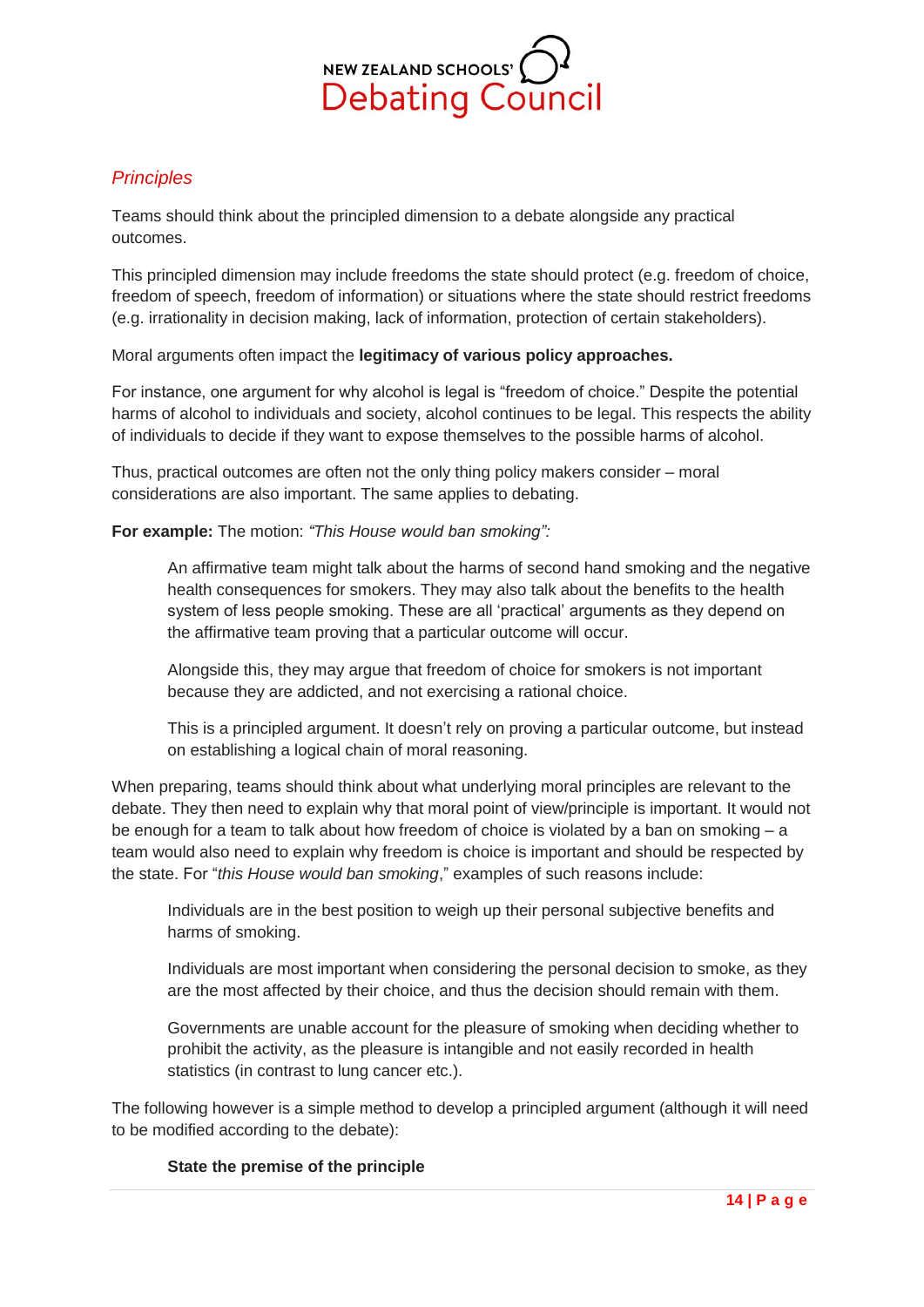

#### **Explain what the principle means**

**Give examples of when the principle or moral stance is already seen in society.**  This is to give the principle credibility in the context of the debate.

**Explain why the principle is important.** This is the most important step – without explaining why the principle is valuable, it will not hold substantial weight in the debate. This is also the most difficult step in explaining a principle – teams need to think together as to why the moral positon your team wishes to be adopted is important.

**Explain why the principle should be enforced in the context of the debate.** Without relating the principle back to the debate and explaining why it should be *adopted in the current debate,* it is pointless analysis.

Do not rely on the Universal Declaration of Human Rights or any other government code or law when explaining why a principle should be enforced. Merely because a speaker can cite that 'freedom of speech' is in the Declaration of Human Rights does not mean it is such important freedom that it must be respected in a given debate - particularly when there are competing rights at stake. Speakers need to think about **why** that right exists and is protected, and why it is important to the particular debate.

In a debate where both teams have a clear moral positon, speakers must think about why their moral position is superior or better than their opponent's position. For instance, in a debate about banning smoking, an affirmative team in responding to freedom of choice might want to think about whether smokers who are addicted to cigarettes actually have any 'choice' in the first place, or whether the violation of others rights through second hand smoke justify taking away the ability of smokers to choose.

### <span id="page-14-0"></span>*Practical material*

When thinking of practical points or outcomes, it is often helpful to think in terms of who the **stakeholders** are in the debate – who is impacted by the motion, or has an interest in the outcome. This can be specific groups of people (such as children, taxpayers, other vulnerable groups etc.), or wider society.

It is also helpful to consider both the short-term and long-term outcomes.

Often stakeholders in a debate can be **broken down into smaller groups** with a motion impacting each smaller group in a different way. For instance, if the motion was banning smoking, addicted smokers (those who smoke very often) and social smokers (those who do not smoke often) will be impacted very differently by a prohibition on smoking.

Speakers should keep three things in mind when constructing a substantive argument:

Label/Premise: What is the point in a nutshell? What is it that you are trying to prove? The premise of the argument should be explained at the start so that the adjudicator can easily follow what the point is that you are trying to prove. This is similar to a topic sentence or a thesis statement in English/History.

**Mechanism:** Why will the point occur in the way you say it will? Why will a particular outcome happen? A mechanism in debating is an explanation of why a point is true.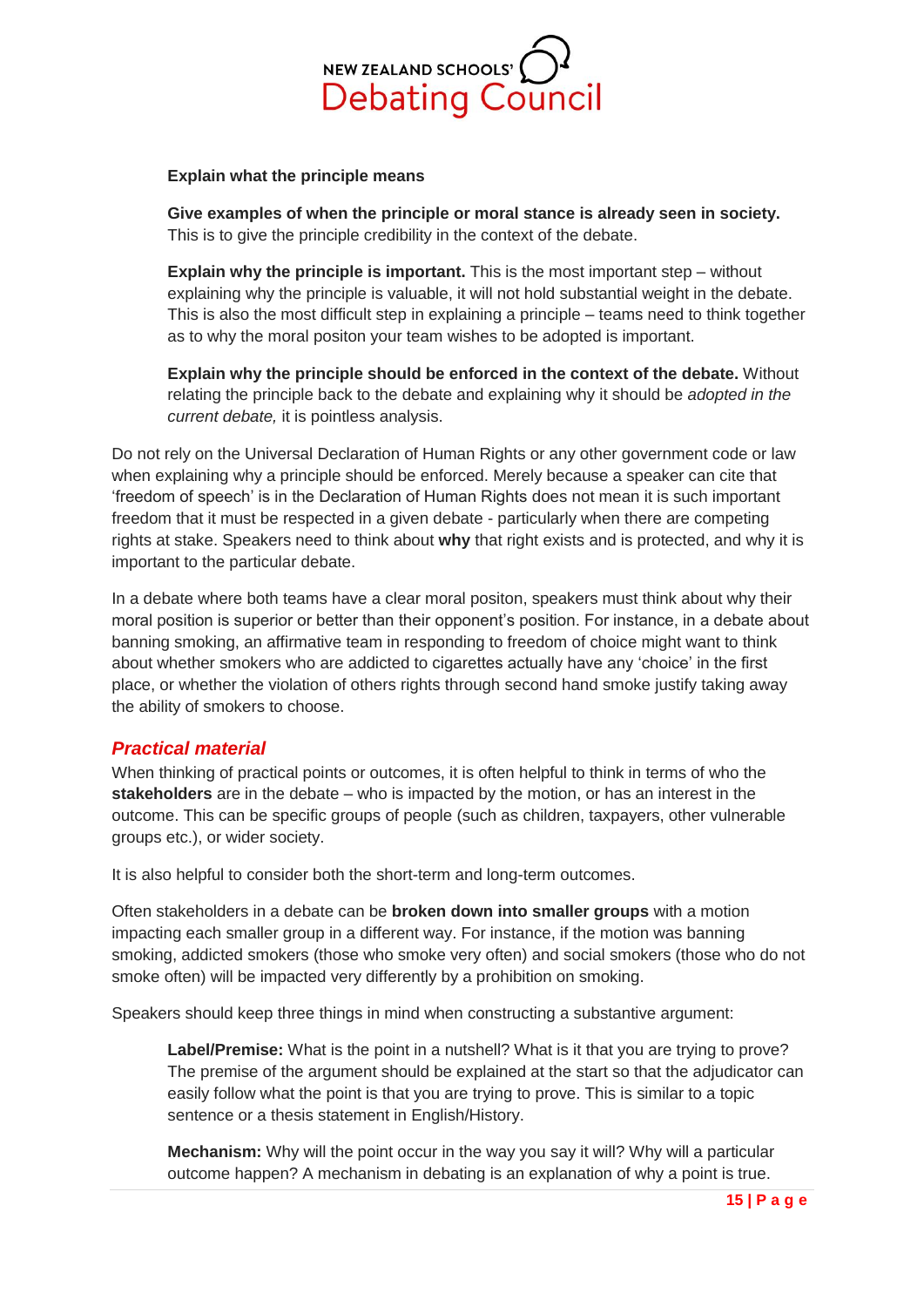

**Outcome/impact:** Each time an argument is presented, why it matters should be explained– who is the point good for? Who will be affected by the point? Why is this impact good or bad?

**Example:** The Motion *"this House would ban smoking,"* the affirmative team argues that lives will be saved from second hand smoking if it is banned.

#### **Good development:**

**Premise:** Lives will be saved from second hand smoke if it is banned

**Mechanism:** When smoking is legal, more people smoke, often around other people. Individuals therefore breathe in second hand smoke which contains harmful chemicals and substances.

Parents smoke around innocent children, and it occurs at parties other innocent patrons and party goers inhale smoke. It also occurs in tightly cramped places such as cars where individuals are not able to protect themselves or escape the smoke.

Often the victims of second half smoke don't know what is happening to them, or don't have the choice to avoid it (children etc.).

Moreover, social pressure at parties means that innocent victims don't speak up to stop those around them for fear of being shamed.

**Outcome:** When smoking is banned and fewer people smoke, individuals who would otherwise be harmed by second hand smoke are protected.

This is good for the health of those individuals and means the government is protecting their interests.

Banning smoking would protect the rights of these individuals.

This is persuasive analysis because the speaker logically analyses why the particular outcome will occur (more lives saved). Detailed reasoning is given to the mechanics of the point (where second hand smoke occurs and why is not possible to escape).

#### **Bad argumentation**

**Premise:** lives will be saved from second hand smoke if it is banned

**Mechanism:** Smoking kills lots of people and is very harmful

It costs the government lots of money when second hand smoking occurs

We need to protect these people so we should ban smoking.

**Outcome:** We will save lives when we ban smoking because second hand smoking will reduce.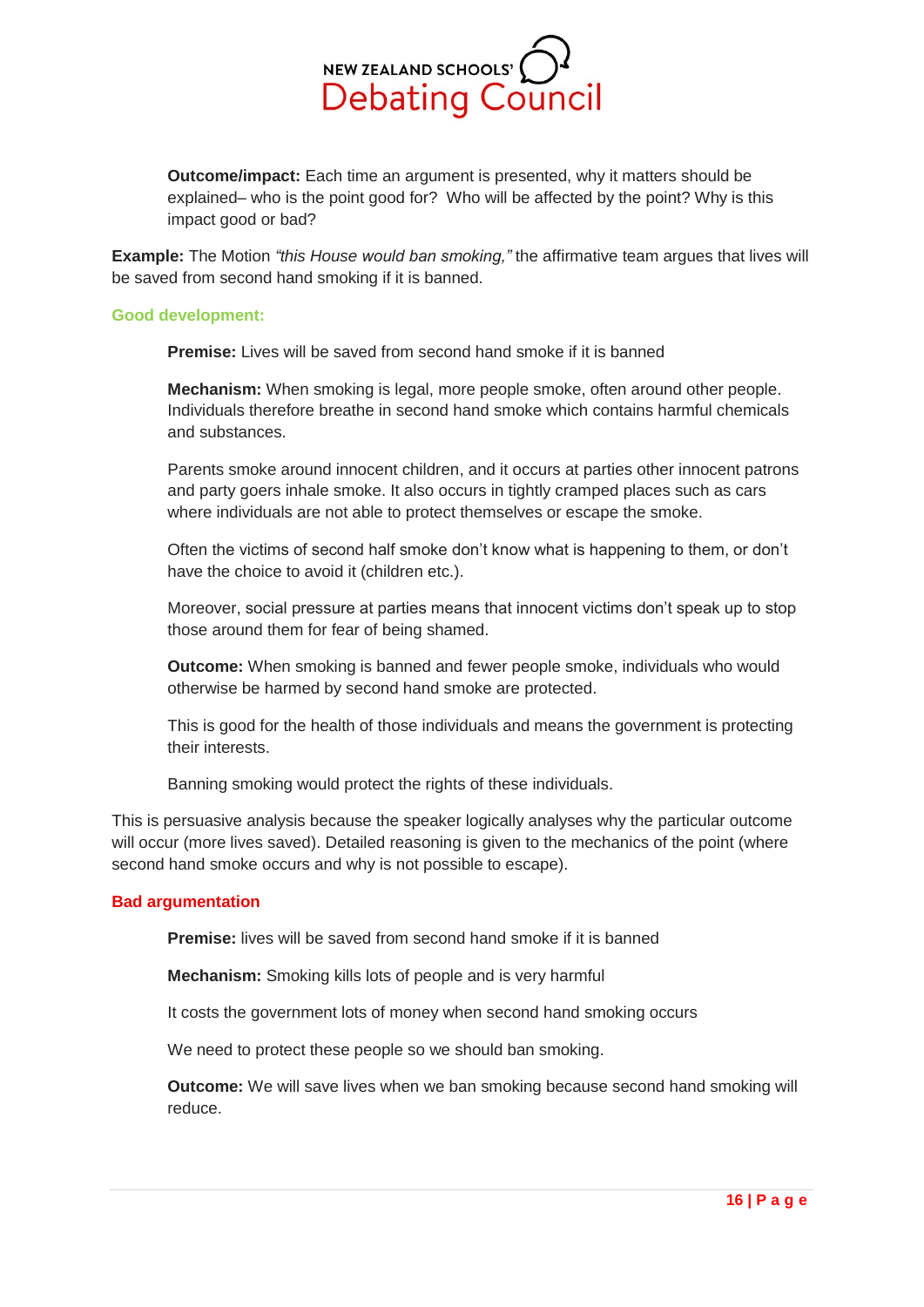

This is not persuasive analysis because it is unclear where or why second hand smoke occurs. It is assertive in nature, with no detail about how the harms occur, nor a step-by-step explanation of why the model will solve the problem.

Despite both points relying on the premise, the former argumentation is more persuasive as it is developed, includes more detail and examples, and is more logically developed than the latter.

## <span id="page-16-0"></span>*Examples*

Speakers should use examples where possible in support of the lines of argumentation that they run. Good examples (and explanation of those examples) can amplify a point and make it significantly more convincing in a debate.

**Choose appropriate examples**: Teams should think very carefully about what examples are used. For example, in a debate about race relations in New Zealand, historical examples from World War II or apartheid may not be the most relevant. Similarly, in a debate about compulsory blood donation, using the example of seatbelts for restricting freedom of choice may not be the most convincing analysis. Better examples will be to think of other medical processes which involve an element of compulsion or free choice.

**Explain examples properly**: Examples should be used after the argumentation has been developed. Identify what the example is. Examples should be used to **expand on** the above reasoning, not as a substitute. It is much easier for an opposing team to rebut an argument that relies on a single example, as they only have to dispute the example and not the reasoning.

## **REBUTTAL**

<span id="page-16-1"></span>In addition to offering substantive arguments, both teams need to engage with the arguments offered by the opposing team – making rebuttal arguments.

It is best that rebuttal is done immediately after a speaker has given their introduction and split, to ensure that the opposing team's arguments do not stay unrefuted in the adjudicator's mind.

Teams should always consider what the point of rebuttal is. Only taking "pot shots" or "snipes" at the opposing team is seldom going to be effective. Similarly, comprehensive line by line rebuttal is unlikely to be effective. Rebuttal should focus on the key points the opposing team has raised. A good question to ask is "what has the previous speaker said which may lead the adjudicator to award the debate to them?" Those arguments should be the focus of rebuttal.

In this way, rebuttal can be grouped into two or three key points. If the speaker being responded too had good structure and identified two points in their split, it is often appropriate simply to mirror that structure in rebuttal, and respond to the two points that they labelled.

Rebuttal should also be developed in the same way as substantive material. A one line response will generally be insufficient. In rebuttal a speaker should identify the point that is being rebutted (without spending too much time repeating the opposition speech – or making the point better than the opposing team did!) Then the speaker should identify what their rebuttal is, and provide their reasoning.

There are several ways to engage in rebuttal: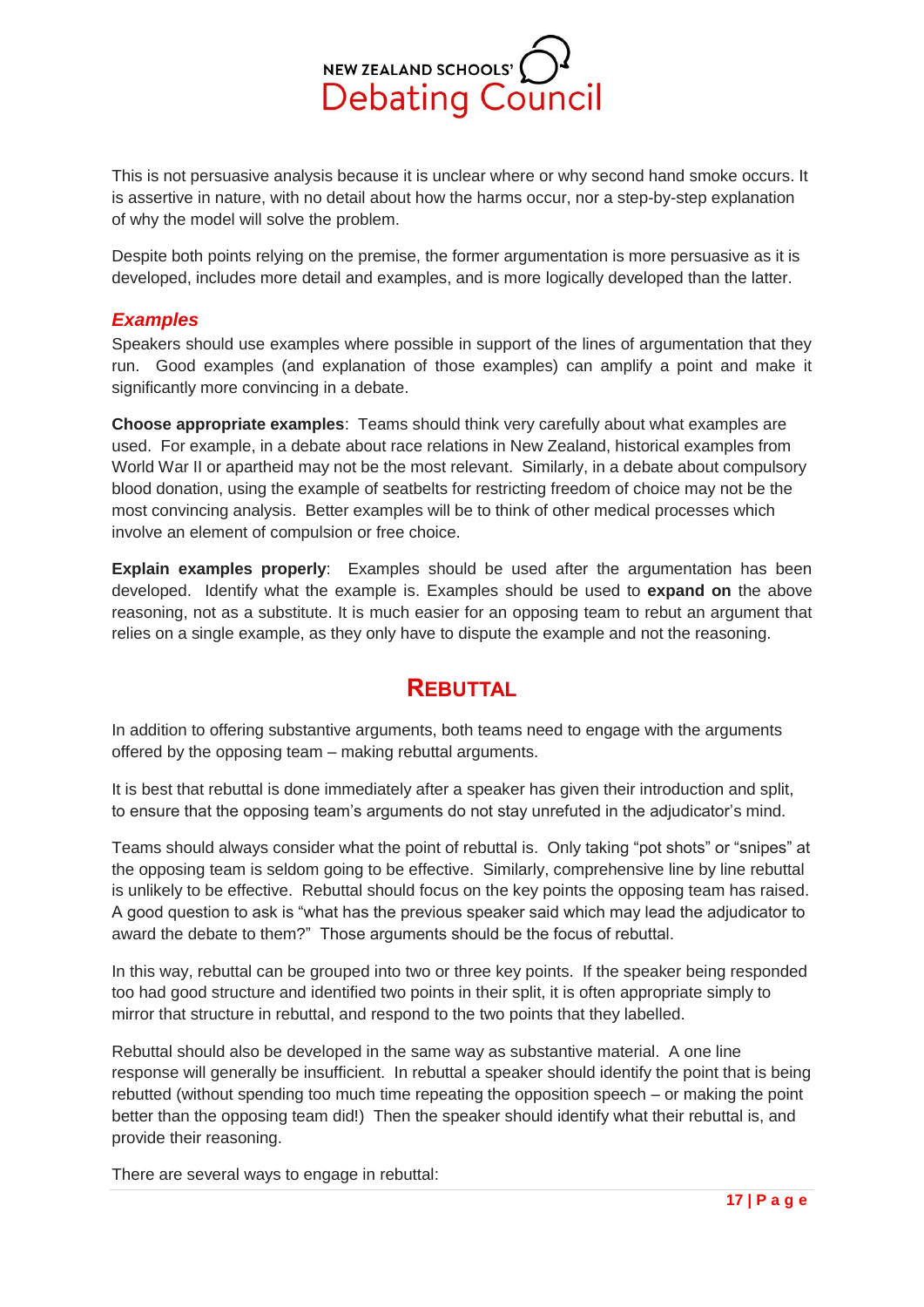

**Denial:** There may be occasions where a team is simply able to deny the truth of what the opposing team is saying. However, it is not enough just to say that the opposing team is not telling the truth. A reasonable foundation must be laid as to why the opposing team has not told the truth, with the truthful position actually being advanced. Teams should also think about the importance of denying a fact. In a debate about sporting role models, if an affirmative team said that Dan Carter was a good role model as the All Blacks captain, simply pointing out that Richie McCaw is the All Blacks' captain is not going to advance a case very far.

**Pointing out the lack of logic:** an opposing team might have simply asserted a position to be true, without analysing the logic underlying that position. A team may point out that an argument is lacking in reasoning and should be afforded little weight, and then insert an alternative chain of reasoning. For example, if a team asserts that zoos are detrimental to animal welfare, the opposing team might respond as follows: "the opposing team has alleged that zoos are harmful to animal welfare. They have not provided any reasoning why this is actually the case. Zoos are, in fact, beneficial to animal welfare. Many animals that are injured in the wild or are unlikely to survive in the wild are provided protections within a zoo where they are guaranteed shelter, safety from predators and the best veterinary care available. These protections to the animal's welfare are not provided in the wild, but are available in a zoo".

**Other consequences:** an opposing team might put forward an argument that leads to consequences/harms which that team has not identified. An affirmative team may argue that raising the driving age to 18 will result in fewer injuries to teenagers on the road. In rebuttal, the opposing team may refute this, and say that individuals below the age of 18 will still drive out of necessity, but now will be more dangerous on the road because they do not go through the testing process.

**Examples:** rebutting examples can be difficult. For every example in a debate, there is a counter-example. Therefore, it is important that if teams are going to use a competing example in rebuttal, they must explain why their example is more relevant to the debate, and why the opposing team's example is less relevant. The reasoning underlying the example will often be more convincing than the mere fact of the example itself.

**Minimising the importance of a point**: As a last resort, if a team cannot think of any ways to rebut the truth or logic of an argument, they may seek to minimise its importance in a debate. For example, a team may say "the opposing team have argued X. However, this is of minor importance in this debate". If a team elects to take this option, they must explain the reasoning why the opposing team's argument is of minor importance.

There may be instances where substantive material directly engages with the opposing team's case. The best way to handle this is to provide a very short rebuttal at the beginning of the speech and alert the adjudicator to the fact that the point will also be dealt with in more detail later during substantive material. It is important to have some rebuttal upfront, so that the adjudicator knows that there is a response coming.

**Defending your own case:** In rebuttal, it will also be necessary to defend your own case. It is likely that the opposing team will provide rebuttal to your own team's substantive case. This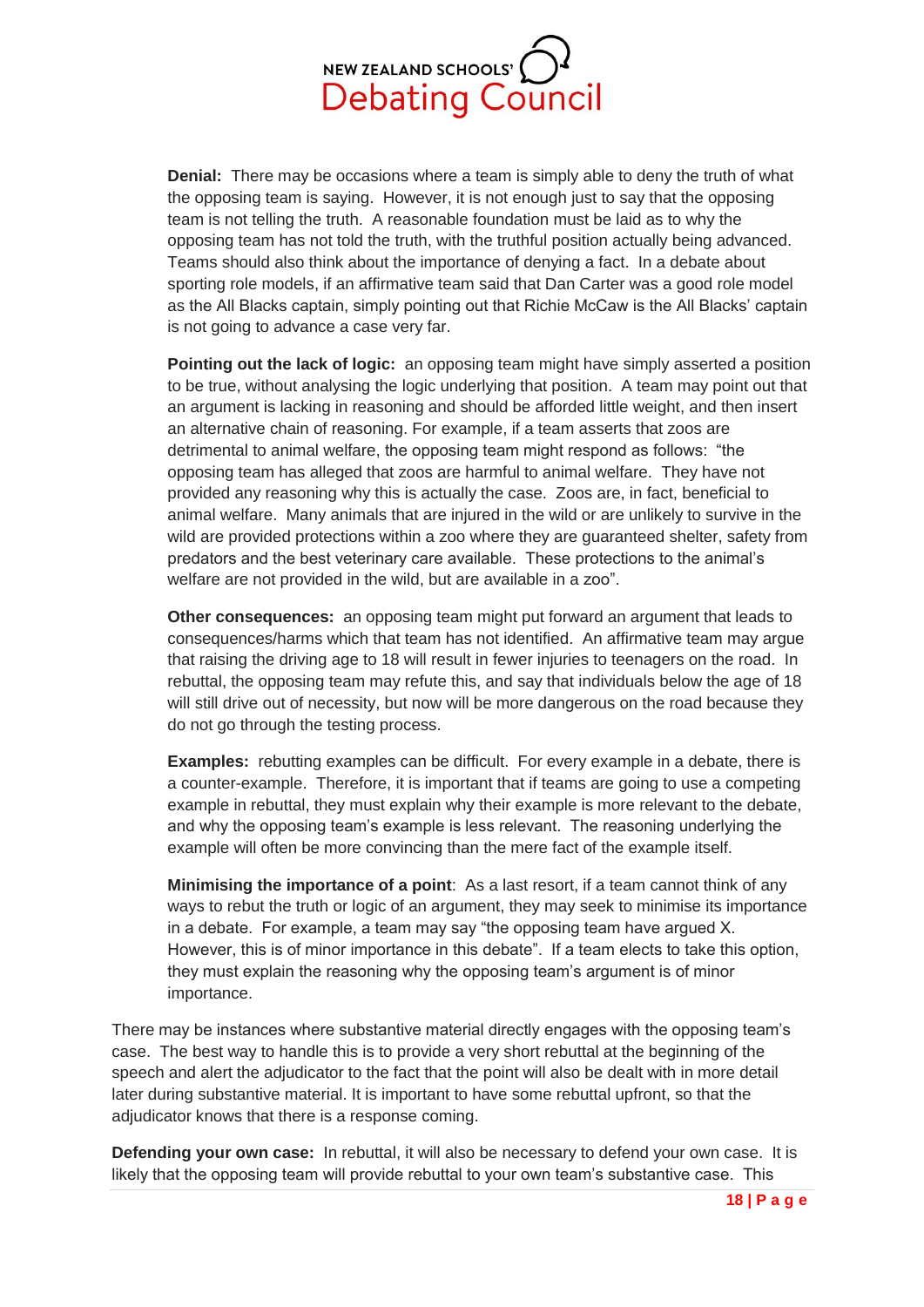

should also be responded to so you can convince the adjudicator why the rebuttal offered by the opposing team is insufficient to knock down your team's substantive arguments. Eg "my first speaker made point X. In response, the opposing team has said Y. However [explain why opposing team's rebuttal is not sufficient to knock out your argument]"

## **CONCLUSIONS**

<span id="page-18-0"></span>Every speech should finish with a conclusion. It should provide the adjudicator with the key takeaway points from the speech that has just been delivered.

A conclusion should not simply be a repetition of points made during the speech, or a hurried restatement of the motion saying that it should clearly stand/fall.

Some **good starter lines** for a conclusion are:

"What this debate is about / comes down to…"

"The most important part of this debate is …"

An alternative approach to a conclusion is to compare what the two teams have said. For example, a conclusion at second affirmative could be "Both teams agree that liberty is important in this debate. We are the team that actually provides this. I have explained in my speech exactly why the liberty of children is more important in this debate, and how their liberty is jeopardised by the status quo. We protect children in this debate. The motion stands".

Speakers should have a vague idea of what their conclusion is before they stand up and speak otherwise they will be prone to rush through it or not make it as rhetorically effective as it could be. A good guideline is to jot down the main idea of what it will be before standing up to speak.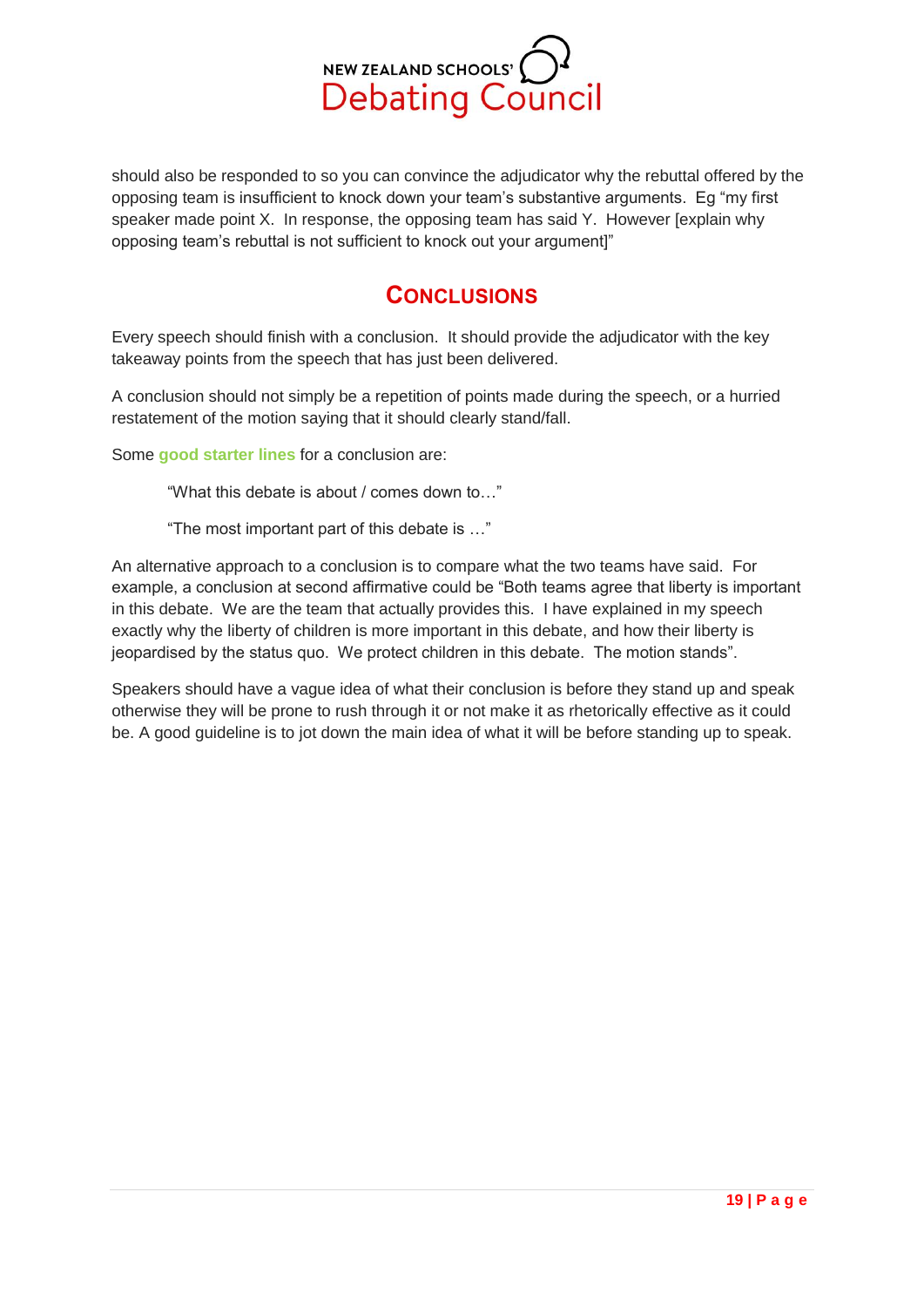

# **THE OTHER SPEECHES**

## <span id="page-19-1"></span><span id="page-19-0"></span>*Third speakers*

A third speaker has a unique role in the debate. While they have considerable influence on the outcome of the debate, they do not bring new substantive material.

Instead, the third speaker has a crucial role in tying up the debate for their side. They should introduce new examples, new responses, and extend existing lines of analysis. They should think about what needs to be done to win the debate, and analyse all major points in the debate to ensure each has been won by their side.

A simple to structure a third speech is to ask what the key issues, arguments, or points of clash are in the debate. While there is no set number, three key issues is a good rule of thumb. The third speaker should identify these issues/points of clash as part of their split. It is not necessary for a third speaker to go over all the points raised during the debate – only the ones that will be important to the adjudicator.

Often the issues raised by each team will overlap, or at the very least relate to the same stakeholder. Generally, it is better to prioritise the points advanced by your own team as these are the points which you are hoping to convince the adjudicator of, in order to win the debate. Deal with the issues in the order that you would like the adjudicator to prioritise them.

A good structure for a third speaker to adopt is summarised below.

**Identify the first (main) issue/point of clash:** Explain how your team has argued that issue and why it is the most important issue in the debate. In explaining your team's material, make an attempt to distinguish the explanation from your previous speakers. It is possible to do this through new examples, different rhetoric and new pieces of analysis. Discuss the point, rather than the speakers. That means that instead of saying "my first speaker said x", "my second speaker said y", you should discuss and reframe the argument as though you are summarising it, and then add new layers of analysis.

**Identify any points of rebuttal offered by the opposing team, and how your team has responded:** This is a good opportunity to extend on your own team's analysis, by adding further lines to existing arguments or presenting new arguments. If there has been no (or limited) rebuttal offered by the opposing team, remind the adjudicator.

**Deal with opposition substantive points:** If the opposing team's material is distinct from your own and has created its own separate issue in the debate, it may be necessary to structure a point of clash around their material. Identify the argument that has been made. Do not spend too much time doing this, as it is not wise to give more air time than necessary to an issue which the opposing team seeks to place importance on. All a speaker needs to do is inform the adjudicator which issue they are responding to.

Explain what the rebuttal has been to this point throughout the debate. Take the opportunity to add new points of rebuttal, particularly if the opposing team has made attempts to respond to earlier rebuttal. Explain why the argument for the opposing team no longer stands in the debate, or why it is of limited importance so that the adjudicator should award the argument to your team or not place much weight on it in arriving at their decision.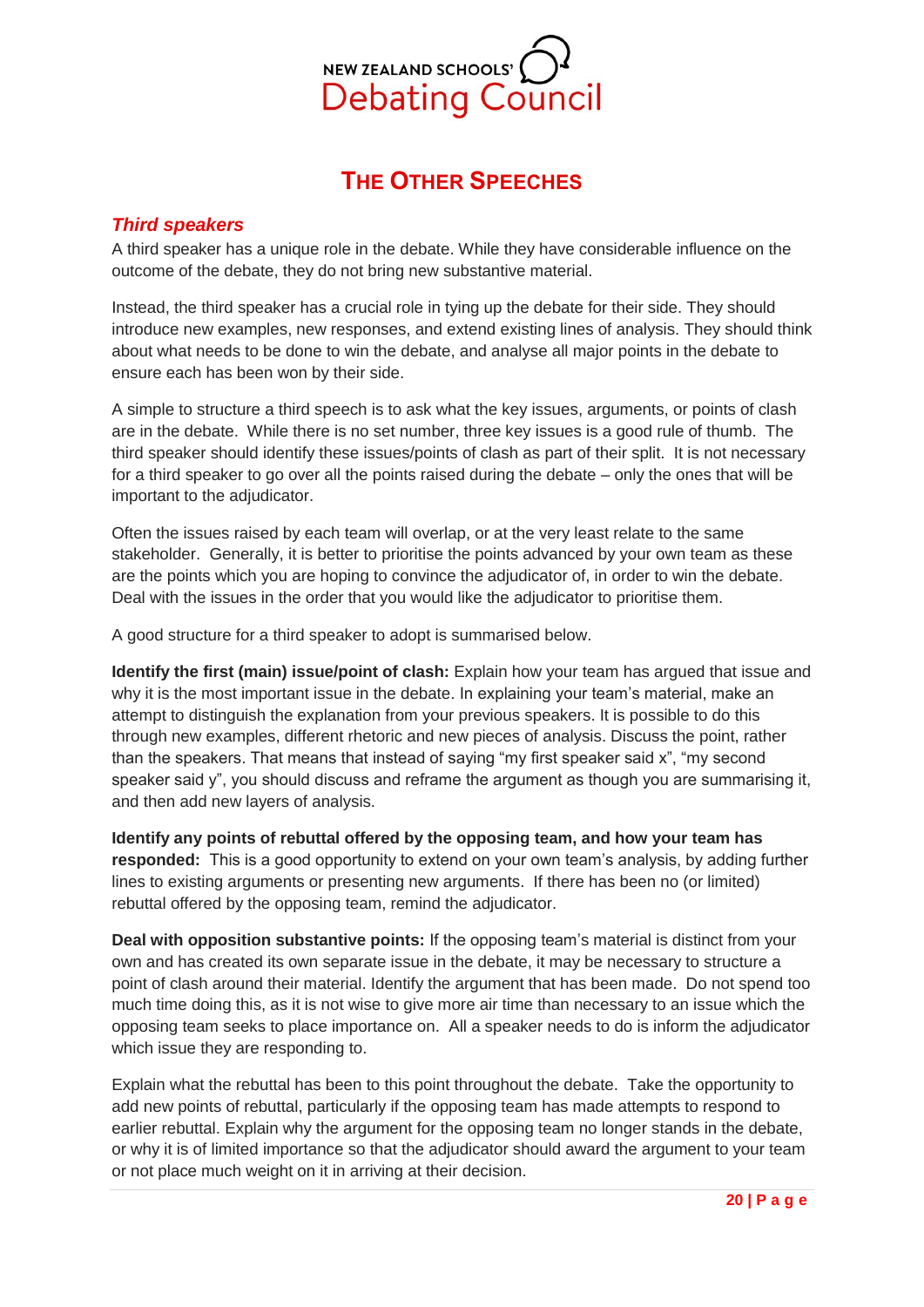

At the end of a third speaker's speech, they should aim to have proven that their team has won the important issues that the result of the debate will hinge on.

## <span id="page-20-0"></span>*Leader's replies*

Leader's replies are the final opportunity a team has to convince the adjudicator that they have won the debate. Only the first or second speaker may deliver the leader's reply.

The leader's reply summarises the debate from your team's perspective. One way to think about the reply is to deliver the speech you wish the adjudicator to give.

The leader's reply cannot introduce any new material. It must refer only to material which has already been introduced into the debate by previous speakers. However, this does not mean that a reply simply repeats what has already been said in the debate. The reply should evaluate how the arguments have played out during the debate, and why the adjudicator should believe that your team's arguments have been the superior arguments in the debate. The reply should be an effective reminder to the adjudicator of what points were made by each team in the debate, and what points were most compelling.

The reply structure will often be similar to the structure of a third speaker (see above). The most effective replies deal only with the main issues in the debate, and will group those issues together thematically. The reply should comment on those issues and the arguments that were made in the debate. The reply should also analyse which arguments should receive the most weight in the adjudicator's deliberation, and why.

This is a good opportunity to show how arguments in the debate interrelate, and show that yours are most important. You might point to an argument made by the opposition and explain how it was irrelevant due to a point your team brought.

The most important point to keep in mind for leader's replies is that it is not merely a full-on repetition of your team's points. Speakers need to evaluate those points in the context of what happened later in the debate and explain why those points still stand.

## **POINTS OF INFORMATION**

<span id="page-20-1"></span>Points of information are an important part of debating. They allow speakers the opportunity to offer a point to the speaker on the floor.

Points of information are not permitted in the **first minute** or the **last minute** of a speaker's speech – this is protected time. The adjudicator/timekeeper will indicate when these time periods have concluded to indicate when points of information may be offered.

In order to offer a point of information, a speaker should stand up and say "point of information", "on that point" or something to the same effect. It is important that speakers do stand up when intending to offer a point of information so that the speaker who has the floor knows that there is a point of information on offer.

The speaker who has the floor gets to control whether or not a point of information is accepted. To accept the point, the speaker on the floor simply needs to turn to the offeror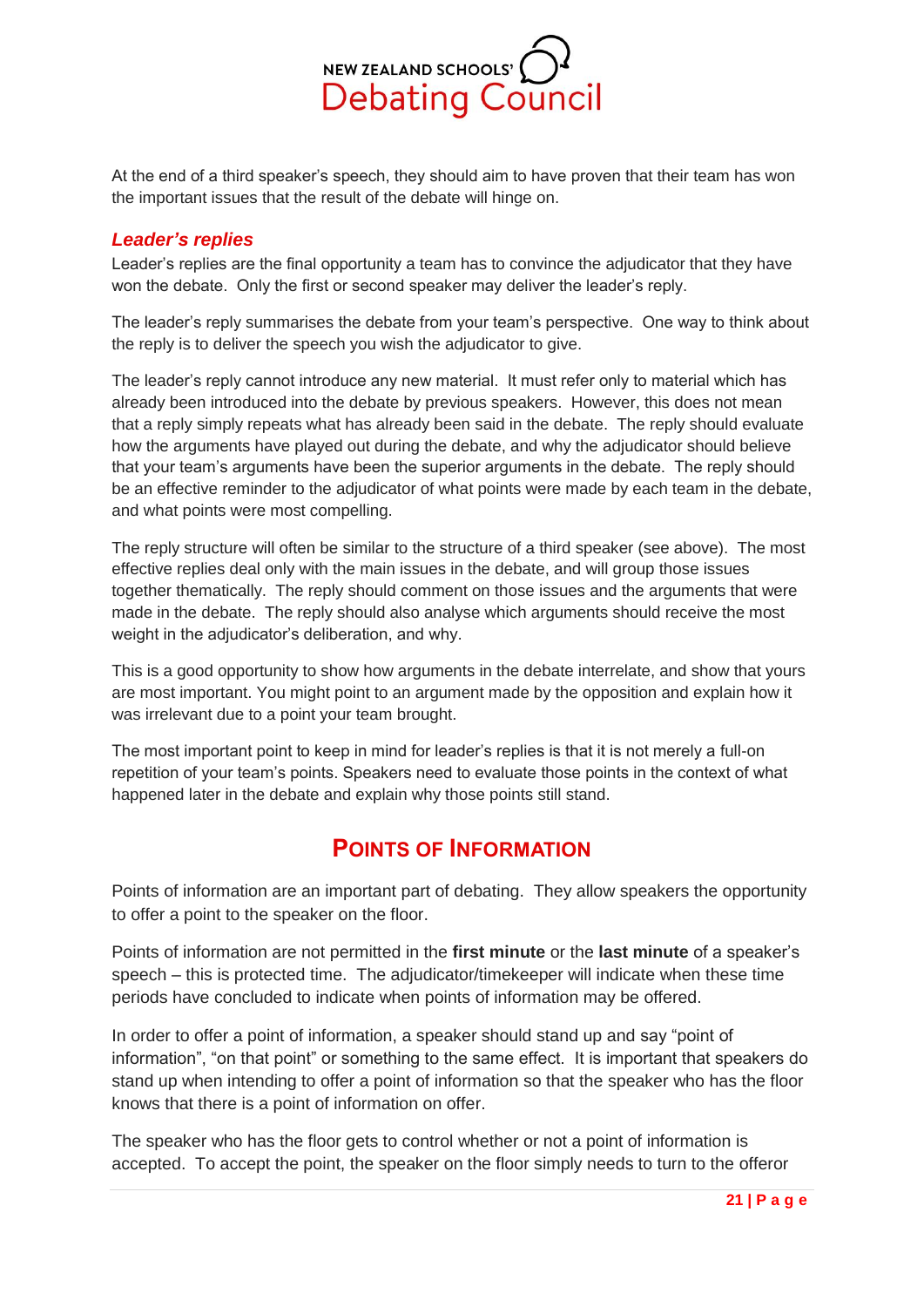

and say "accepted". If the point of information is declined, the speaker can say "declined", "no thank you", or simply wave the offeror down to indicate that the point has been declined. If the opposing team is offering lots of points of information, it is often best to simply wave them down so that you do not disrupt the flow of your speech frequently. Don't worry, this is a normal part of debating etiquette and will not make you look rude!

It is only once the point of information has been accepted that the person offering the point of information may speak.

A point of information should take the form of a question requiring a response. It should generally be no longer than 10-15 seconds. The question should be clear and direct.

Once the question is understood, the speaker on the floor should attempt to answer it as briefly (but completely) as possible. At this point, the speaker who offered the point of information should sit down – there is no opportunity for follow up questions, and a conversation should not be entered into.

Once a point of information has been accepted, the speaker on the floor should attempt to answer it as best as they can. Try to avoid saying "I will get to that later in my speech". Similarly, saying that a later speaker will deal with that point of information indicates an inability to respond to the question.

In general, speakers should accept 1-2 points of information during their speech. Any more will result in time being wasted that should be devoted to substantive argument/rebuttal. Any less indicates an unwillingness to engage with the opposing team.

Good questions will be like cross-examination in a courtroom – they will lead the speaker to an answer which is helpful to the person offering the point of information and enable you to use the answer in a later speech.

For example an affirmative team in a debate about banning smoking might ask: "Do you think it is fair for a person to be forced to inhale harmful chemicals without their consent?" This is a good point of information, because the answer is clearly no. It requires the speaker on the floor to have command of their argument to sidestep the immediate question and focus on another argument which they perceive to be more important in the debate.

Keep questions clear and concise. Avoid trying to incorporate multiple questions – if your question is long and confusing, the speaker may get away with only answering one part of it.

Sometimes speakers will get stuck. The best way to handle that situation is to try and make light of the question that has been asked by giving a "politician's answer". While a speaker may not be able to answer the question directly, a speaker could choose to answer a different question. For example, a speaker might say in response "that is not the real issue in this debate. The real issue is …" Obviously, this kind of response is not ideal and will not gain a speaker as much credit as a direct and convincing answer. But it will go some way to ensuring that a speaker is not flustered by unexpected points of information.